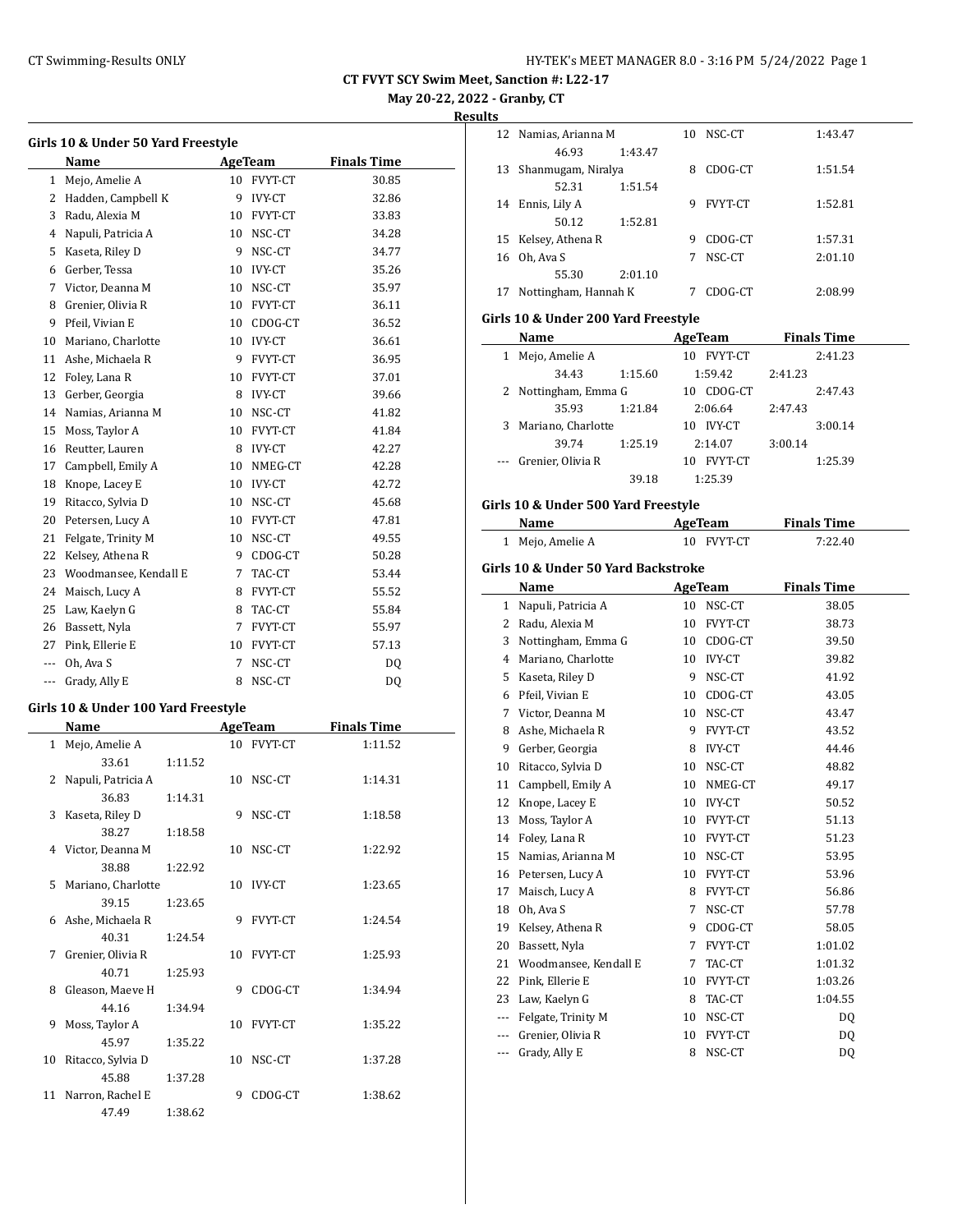**May 20-22, 2022 - Granby, CT**

**Resu** 

|    | <b>Name</b>                           |         |   | AgeTeam    | <b>Finals Time</b> |  |
|----|---------------------------------------|---------|---|------------|--------------------|--|
|    | 1 Kaseta, Riley D                     |         |   | 9 NSC-CT   | 1:26.92            |  |
|    | 41.99                                 | 1:26.92 |   |            |                    |  |
|    | 2 Mariano, Charlotte                  |         |   | 10 IVY-CT  | 1:28.59            |  |
|    | 42.00                                 | 1:28.59 |   |            |                    |  |
|    | 3 Grenier, Olivia R                   |         |   | 10 FVYT-CT | 1:29.57            |  |
|    | 43.43                                 | 1:29.57 |   |            |                    |  |
|    | 4 Killi, Sanah                        |         |   | 10 IVY-CT  | 1:32.77            |  |
|    | 44.92                                 | 1:32.77 |   |            |                    |  |
| 5  | Ashe, Michaela R                      |         | 9 | FVYT-CT    | 1:34.27            |  |
|    | 45.27                                 | 1:34.27 |   |            |                    |  |
| 6  | Gleason, Maeve H                      |         | 9 | CDOG-CT    | 1:43.56            |  |
|    | 49.11                                 | 1:43.56 |   |            |                    |  |
| 7  | Ennis, Lily A                         |         | 9 | FVYT-CT    | 1:46.46            |  |
|    | 50.08                                 | 1:46.46 |   |            |                    |  |
| 8  | Moss, Taylor A                        |         |   | 10 FVYT-CT | 1:46.48            |  |
|    | 50.91                                 | 1:46.48 |   |            |                    |  |
| 9  | Ritacco, Sylvia D                     |         |   | 10 NSC-CT  | 1:46.63            |  |
|    | 1:47.15                               | 1:46.63 |   |            |                    |  |
| 10 | Narron, Rachel E                      |         | 9 | CDOG-CT    | 1:53.19            |  |
|    | 1:53.06                               | 1:53.19 |   |            |                    |  |
| 11 | Namias, Arianna M                     |         |   | 10 NSC-CT  | 2:00.39            |  |
|    | 54.73                                 | 2:00.39 |   |            |                    |  |
| 12 | Shanmugam, Niralya                    |         |   | 8 CDOG-CT  | 2:01.23            |  |
|    | 56.78                                 | 2:01.23 |   |            |                    |  |
| 13 | Oh, Ava S                             |         | 7 | NSC-CT     | 2:05.32            |  |
|    | 58.69                                 | 2:05.32 |   |            |                    |  |
|    | 14 Kelsey, Athena R                   |         | 9 | CDOG-CT    | 2:08.54            |  |
|    | 59.13                                 | 2:08.54 |   |            |                    |  |
|    | Napuli, Patricia A                    |         |   | 10 NSC-CT  | DO.                |  |
|    | 40.26                                 | DO.     |   |            |                    |  |
|    | Girls 10 & Under 50 Yard Breaststroke |         |   |            |                    |  |
|    | Name                                  |         |   | AgeTeam    | <b>Finals Time</b> |  |
|    | 1 Nottingham, Emma G                  |         |   | 10 CDOG-CT | 46.69              |  |
| 2  | Gleason, Maeve H                      |         |   | 9 CDOG-CT  | 51.95              |  |
| 3  | Namias, Arianna M                     |         |   | 10 NSC-CT  | 57.70              |  |
|    |                                       |         |   |            |                    |  |

|   | 4 Victor, Deanna M       | 10 | NSC-CT     | 58.56   |
|---|--------------------------|----|------------|---------|
| 5 | Ritacco, Sylvia D        |    | 10 NSC-CT  | 1:03.53 |
|   | 6 Shanmugam, Niralya     | 8  | CDOG-CT    | 1:03.67 |
|   | Moss, Taylor A           |    | 10 FVYT-CT | 1:05.65 |
| 8 | Kelsey, Athena R         | 9  | CDOG-CT    | 1:23.34 |
|   | --- Nottingham, Hannah K |    | CDOG-CT    | DO      |
|   |                          |    |            |         |

# **Girls 10 & Under 100 Yard Breaststroke**

| Name              |                    | AgeTeam |    |                | <b>Finals Time</b> |  |
|-------------------|--------------------|---------|----|----------------|--------------------|--|
| 1                 | Mejo, Amelie A     |         | 10 | <b>FVYT-CT</b> | 1:29.68            |  |
|                   | 42.19              | 1:29.68 |    |                |                    |  |
| 2 Pfeil, Vivian E |                    |         | 10 | CDOG-CT        | 1:36.71            |  |
|                   | 45.43              | 1:36.71 |    |                |                    |  |
| 3                 | Nottingham, Emma G |         | 10 | CDOG-CT        | 1:41.73            |  |
|                   | 47.21              | 1:41.73 |    |                |                    |  |
| 4                 | Knope, Lacey E     |         | 10 | <b>IVY-CT</b>  | 1:53.78            |  |
|                   | 54.44              | 1:53.78 |    |                |                    |  |
| 5.                | Grenier, Olivia R  |         | 10 | <b>FVYT-CT</b> | 1:58.69            |  |
|                   | 57.76              | 1:58.69 |    |                |                    |  |

| ılts     |                                        |         |   |                          |         |                    |  |
|----------|----------------------------------------|---------|---|--------------------------|---------|--------------------|--|
|          | 6 Petersen, Lucy A                     |         |   | 10 FVYT-CT               |         | 2:33.99            |  |
|          | 1:08.84                                | 2:33.99 |   |                          |         |                    |  |
|          | --- Mariano, Charlotte                 |         |   | 10 IVY-CT                |         | DQ                 |  |
|          | --- Foley, Lana R                      |         |   | 10 FVYT-CT               |         | <b>DQ</b>          |  |
|          | --- Campbell, Emily A                  |         |   | 10 NMEG-CT               |         | DQ                 |  |
|          | 1:01.04                                | DQ      |   |                          |         |                    |  |
| $\cdots$ | Pink, Ellerie E                        |         |   | 10 FVYT-CT               |         | DQ                 |  |
|          | 1:23.44                                | DQ      |   |                          |         |                    |  |
|          | Girls 10 & Under 200 Yard Breaststroke |         |   |                          |         |                    |  |
|          |                                        |         |   |                          |         |                    |  |
|          | Name                                   |         |   | AgeTeam Finals Time      |         |                    |  |
|          | 1 Mejo, Amelie A                       |         |   | 10 FVYT-CT               |         | 3:18.40            |  |
|          | 44.05                                  | 1:35.73 |   | 2:27.45                  | 3:18.40 |                    |  |
|          | 2 Killi, Sanah                         |         |   | 10 IVY-CT                |         | 3:47.59            |  |
|          | 50.87                                  | 1:48.84 |   | 2:48.21                  | 3:47.59 |                    |  |
|          | Girls 10 & Under 50 Yard Butterfly     |         |   |                          |         |                    |  |
|          | Name                                   |         |   | <b>Example 2 AgeTeam</b> |         | <b>Finals Time</b> |  |
|          | 1 Napuli, Patricia A                   |         |   | 10 NSC-CT                |         | 38.14              |  |
|          | 2 Nottingham, Emma G                   |         |   | 10 CDOG-CT               |         | 39.88              |  |
|          | 3 Victor, Deanna M                     |         |   | 10 NSC-CT                |         | 40.36              |  |
|          | 4 Kaseta, Riley D                      |         |   | 9 NSC-CT                 |         | 42.56              |  |
|          | 5 Ashe, Michaela R                     |         |   | 9 FVYT-CT                |         | 44.80              |  |
|          | 6 Killi, Sanah                         |         |   | 10 IVY-CT                |         | 48.50              |  |
|          | 7 Narron, Rachel E                     |         | 9 | CDOG-CT                  |         | 56.31              |  |
|          |                                        |         |   |                          |         |                    |  |
|          | Girls 10 & Under 100 Yard Butterfly    |         |   |                          |         |                    |  |
|          | Name                                   |         |   | <b>AgeTeam</b>           |         | <b>Finals Time</b> |  |
|          | 1 Gerber, Tessa                        |         |   | 10 IVY-CT                |         | 1:35.43            |  |
|          | 44.91                                  | 1:35.43 |   |                          |         |                    |  |
|          | 2 Ashe, Michaela R                     |         |   | 9 FVYT-CT                |         | 1:48.32            |  |
|          | 45.59                                  | 1:48.32 |   |                          |         |                    |  |
|          | Girls 10 & Under 200 Yard IM           |         |   |                          |         |                    |  |
|          | Name                                   |         |   | <b>AgeTeam</b>           |         | <b>Finals Time</b> |  |
|          | 1 Radu, Alexia M                       |         |   | 10 FVYT-CT               |         | 2:57.18            |  |
|          | 40.92                                  | 1:26.30 |   | 2:17.48                  | 2:57.18 |                    |  |
|          | 2 Hadden, Campbell K                   |         |   | 9 IVY-CT                 |         | 2:57.84            |  |
|          | 41.17                                  | 1:23.29 |   | 2:20.00                  | 2:57.84 |                    |  |
| 3        | Mejo, Amelie A                         |         |   | 10 FVYT-CT               |         | 3:01.83            |  |
|          | 41.18                                  | 1:30.81 |   | 2:23.28                  | 3:01.83 |                    |  |
|          | 4 Nottingham, Emma G                   |         |   | 10 CDOG-CT               |         | 3:09.45            |  |
|          | 42.30                                  | 1:31.25 |   | 2:27.01                  | 3:09.45 |                    |  |
| 5        | Gerber, Tessa                          |         |   | 10 IVY-CT                |         | 3:15.30            |  |
|          | 45.28                                  | 1:35.28 |   | 2:31.55                  | 3:15.30 |                    |  |
| ---      | Reutter, Lauren                        |         |   | 8 IVY-CT                 |         | DQ                 |  |
|          | 52.80                                  | DQ      |   |                          |         |                    |  |
|          |                                        |         |   |                          |         |                    |  |
|          | Girls 10 & Under 200 Yard Medley Relay |         |   |                          |         |                    |  |
|          | Team                                   |         |   | Relay                    |         | <b>Finals Time</b> |  |
|          | 1 CDOG-CT                              |         |   | A                        |         | 3:13.61            |  |
|          | 1) Narron, Rachel E 9                  |         |   | 2) Shanmugam, Niralya 8  |         |                    |  |
|          | 3) Nottingham, Emma G 10               |         |   | 4) Gleason, Maeve H 9    |         |                    |  |
|          | 52.24                                  | 1:55.31 |   | 2:30.11                  | 3:13.61 |                    |  |
|          | Girls 11-12 50 Yard Freestyle          |         |   |                          |         |                    |  |
|          |                                        |         |   |                          |         |                    |  |

| Name                 | AgeTeam    | <b>Finals Time</b> |  |
|----------------------|------------|--------------------|--|
| 1 Gleason, Corinne S | 11 CDOG-CT | 28.25              |  |
| 2 Nguyen, Kelly      | 12 CDOG-CT | 29.72              |  |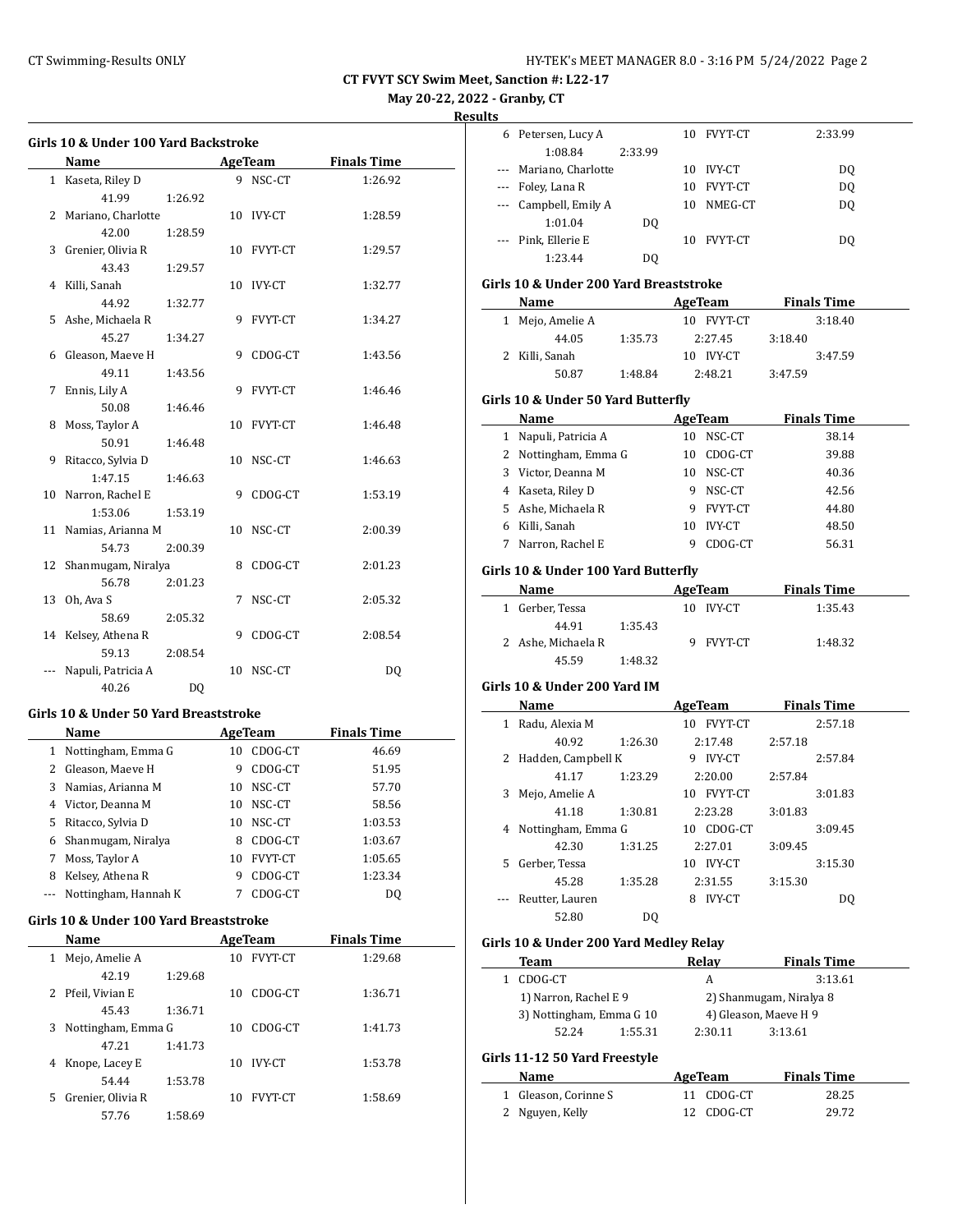**May 20-22, 2022 - Granby, CT**

**Results**

| (Girls 11-12 50 Yard Freestyle) |                              |    |                |                    |  |  |  |  |
|---------------------------------|------------------------------|----|----------------|--------------------|--|--|--|--|
|                                 | Name                         |    | AgeTeam        | <b>Finals Time</b> |  |  |  |  |
| 3                               | Levine, Sawyer E             | 12 | NMEG-CT        | 29.83              |  |  |  |  |
| 4                               | Chan, Isabella               | 12 | <b>IVY-CT</b>  | 30.56              |  |  |  |  |
| 5                               | Brokin, Sasha                | 12 | NSC-CT         | 31.34              |  |  |  |  |
| 6                               | Mandac, Meagan J             | 11 | WRTS-CT        | 31.50              |  |  |  |  |
| 7                               | Hurlbutt, Annabel J          | 11 | <b>IVY-CT</b>  | 33.19              |  |  |  |  |
| 8                               | Sanchez, Emily N             | 12 | <b>FVYT-CT</b> | 33.33              |  |  |  |  |
| 9                               | Anne, Ishira                 | 12 | UN-CT          | 34.10              |  |  |  |  |
| 10                              | Sharda, Zoya                 | 12 | <b>IVY-CT</b>  | 34.15              |  |  |  |  |
| 11                              | Blodgett, Chevenne E         | 12 | <b>FVYT-CT</b> | 36.07              |  |  |  |  |
| 12                              | Frattini, Katharine D        | 11 | CDOG-CT        | 36.44              |  |  |  |  |
| 13                              | Hendrickson, Cate M          | 11 | NMEG-CT        | 36.99              |  |  |  |  |
| 14                              | Raulerson, Emily A           | 11 | NMEG-CT        | 38.30              |  |  |  |  |
| 15                              | Sriranga, Saanvi             | 12 | <b>FVYT-CT</b> | 38.69              |  |  |  |  |
| 16                              | Orimogunje, Ifeoluwaposimi [ | 11 | CDOG-CT        | 38.95              |  |  |  |  |
| 17                              | Brunstad, Olivia G           | 11 | <b>FVYT-CT</b> | 41.32              |  |  |  |  |

### **Girls 11-12 100 Yard Freestyle**

|    | Name                         |    | AgeTeam       | <b>Finals Time</b> |
|----|------------------------------|----|---------------|--------------------|
|    | 1 Laforest, Brianna K        | 11 | <b>IVY-CT</b> | 1:00.46            |
|    | 1:00.46<br>29.01             |    |               |                    |
| 2. | Gleason, Corinne S           |    | 11 CDOG-CT    | 1:02.19            |
|    | 30.59<br>1:02.19             |    |               |                    |
|    | 3 Levine, Sawyer E           |    | 12 NMEG-CT    | 1:06.18            |
|    | 1:06.18<br>31.02             |    |               |                    |
|    | 4 Nguyen, Kelly              |    | 12 CDOG-CT    | 1:07.81            |
|    | 31.65<br>1:07.81             |    |               |                    |
| 5. | Brokin, Sasha                |    | 12 NSC-CT     | 1:10.55            |
|    | 1:10.55<br>33.91             |    |               |                    |
| 6  | Robinson, Margaret M         |    | 12 IVY-CT     | 1:12.60            |
|    | 35.12<br>1:12.60             |    |               |                    |
| 7  | Hurlbutt, Annabel J          |    | 11 IVY-CT     | 1:13.08            |
|    | 36.19<br>1:13.08             |    |               |                    |
| 8  | Blodgett, Cheyenne E         |    | 12 FVYT-CT    | 1:21.51            |
|    | 38.49<br>1:21.51             |    |               |                    |
| 9  | Hendrickson, Cate M          | 11 | NMEG-CT       | 1:24.74            |
|    | 39.82<br>1:24.74             |    |               |                    |
| 10 | Raulerson, Emily A           | 11 | NMEG-CT       | 1:31.71            |
| 11 | Orimogunje, Ifeoluwaposimi ] | 11 | CDOG-CT       | 1:41.38            |
|    | 47.43<br>1:41.38             |    |               |                    |

#### **Girls 11-12 200 Yard Freestyle**

|                                | Name                |         | AgeTeam             |           |         | <b>Finals Time</b> |  |  |  |
|--------------------------------|---------------------|---------|---------------------|-----------|---------|--------------------|--|--|--|
|                                | Laforest, Brianna K |         | <b>IVY-CT</b><br>11 |           |         | 2:11.26            |  |  |  |
|                                | 30.51               | 1:04.02 |                     | 1:38.11   | 2:11.26 |                    |  |  |  |
| 2                              | Gleason, Corinne S  |         | 11                  | CDOG-CT   |         | 2:16.34            |  |  |  |
|                                | 31.44               | 1:06.31 |                     | 1:42.18   | 2:16.34 |                    |  |  |  |
| 3                              | Brokin, Sasha       |         |                     | 12 NSC-CT |         | 2:30.42            |  |  |  |
|                                | 33.12               | 1:10.95 |                     | 1:50.41   | 2:30.42 |                    |  |  |  |
| Girls 11-12 500 Yard Freestyle |                     |         |                     |           |         |                    |  |  |  |
|                                | Name                |         |                     | AgeTeam   |         | <b>Finals Time</b> |  |  |  |
|                                | Levine, Sawyer E    |         | 12                  | NMEG-CT   |         | 6:02.08            |  |  |  |

#### **Girls 11-12 50 Yard Backstroke**

| <b>Name</b>        | AgeTeam    | <b>Finals Time</b> |
|--------------------|------------|--------------------|
| 1 Ebert, Rileigh E | 11 CDOG-CT | 34.88              |

| L3       |                              |    |                |       |
|----------|------------------------------|----|----------------|-------|
|          | 2 Levine, Sawyer E           |    | 12 NMEG-CT     | 34.99 |
| 3        | Chan, Isabella               | 12 | <b>IVY-CT</b>  | 36.95 |
| 4        | Hendrickson, Cate M          | 11 | NMEG-CT        | 38.49 |
| 5.       | Sanchez, Emily N             |    | 12 FVYT-CT     | 39.05 |
| 6        | Frattini, Katharine D        | 11 | CDOG-CT        | 41.07 |
|          | Anne, Ishira                 | 12 | UN-CT          | 44.18 |
| 8        | Orimogunje, Ifeoluwaposimi J | 11 | CDOG-CT        | 45.24 |
| 9        | Raulerson, Emily A           | 11 | NMEG-CT        | 45.68 |
| 10       | Sriranga, Saanvi             | 12 | <b>FVYT-CT</b> | 45.87 |
| 11       | Brunstad, Olivia G           | 11 | <b>FVYT-CT</b> | 47.10 |
| $\cdots$ | Mandac, Meagan J             | 11 | WRTS-CT        | DO    |

#### **Girls 11-12 100 Yard Backstroke**

|    | Name                                    |         |    | AgeTeam    | <b>Finals Time</b> |  |
|----|-----------------------------------------|---------|----|------------|--------------------|--|
| 1  | Gleason, Corinne S                      |         |    | 11 CDOG-CT | 1:12.84            |  |
|    | 36.18                                   | 1:12.84 |    |            |                    |  |
| 2  | Brokin, Sasha                           |         |    | 12 NSC-CT  | 1:19.78            |  |
|    | 39.08                                   | 1:19.78 |    |            |                    |  |
| 3  | Hendrickson, Cate M                     |         | 11 | NMEG-CT    | 1:27.25            |  |
| 4  | Frattini, Katharine D                   |         |    | 11 CDOG-CT | 1:30.02            |  |
|    | 42.48                                   | 1:30.02 |    |            |                    |  |
| 5. | Raulerson, Emily A                      |         |    | 11 NMEG-CT | 1:39.09            |  |
|    | 1:39.12                                 | 1:39.09 |    |            |                    |  |
| 6  | Sriranga, Saanvi                        |         |    | 12 FVYT-CT | 1:45.88            |  |
|    | 1:46.12                                 | 1:45.88 |    |            |                    |  |
|    | Hurlbutt, Annabel J                     |         | 11 | IVY-CT     | DO.                |  |
|    | 41.52                                   | DO.     |    |            |                    |  |
|    | Orimogunie, Ifeoluwaposimi   11 CDOG-CT |         |    |            | DO                 |  |
|    | 49.02                                   | DO      |    |            |                    |  |

#### **Girls 11-12 50 Yard Breaststroke**

 $\overline{a}$ 

|   | Name                    | AgeTeam    | <b>Finals Time</b> |
|---|-------------------------|------------|--------------------|
| 1 | Robinson, Margaret M    | 12 IVY-CT  | 45.75              |
|   | 2 Frattini, Katharine D | 11 CDOG-CT | 50.55              |
|   | 3 Sriranga, Saanvi      | 12 FVYT-CT | 53.88              |
|   | 4 Brunstad, Olivia G    | 11 FVYT-CT | 54.64              |
|   | --- Nguyen, Kelly       | CDOG-CT    | DO                 |

#### **Girls 11-12 100 Yard Breaststroke**

|              | Name                  |         |    | AgeTeam        | <b>Finals Time</b> |
|--------------|-----------------------|---------|----|----------------|--------------------|
| $\mathbf{1}$ | Nguyen, Kelly         |         |    | 12 CDOG-CT     | 1:20.35            |
|              | 39.07                 | 1:20.35 |    |                |                    |
| 2            | Ebert, Rileigh E      |         |    | 11 CDOG-CT     | 1:23.61            |
|              | 39.45                 | 1:23.61 |    |                |                    |
|              | 3 Anne, Ishira        |         |    | 12 UN-CT       | 1:33.30            |
|              | 44.04                 | 1:33.30 |    |                |                    |
|              | 4 Hurlbutt, Annabel J |         |    | 11 IVY-CT      | 1:34.96            |
|              | 46.09                 | 1:34.96 |    |                |                    |
| 5.           | Blodgett, Cheyenne E  |         |    | 12 FVYT-CT     | 1:41.36            |
|              | 47.30                 | 1:41.36 |    |                |                    |
| 6            | Sanchez, Emily N      |         |    | 12 FVYT-CT     | 1:41.69            |
|              | 48.53                 | 1:41.69 |    |                |                    |
| 7            | Frattini, Katharine D |         |    | 11 CDOG-CT     | 1:47.04            |
|              | 50.06                 | 1:47.04 |    |                |                    |
| 8            | Sriranga, Saanvi      |         | 12 | <b>FVYT-CT</b> | 1:52.88            |
|              | 51.77                 | 1:52.88 |    |                |                    |
|              | Brokin, Sasha         |         | 12 | NSC-CT         | DQ                 |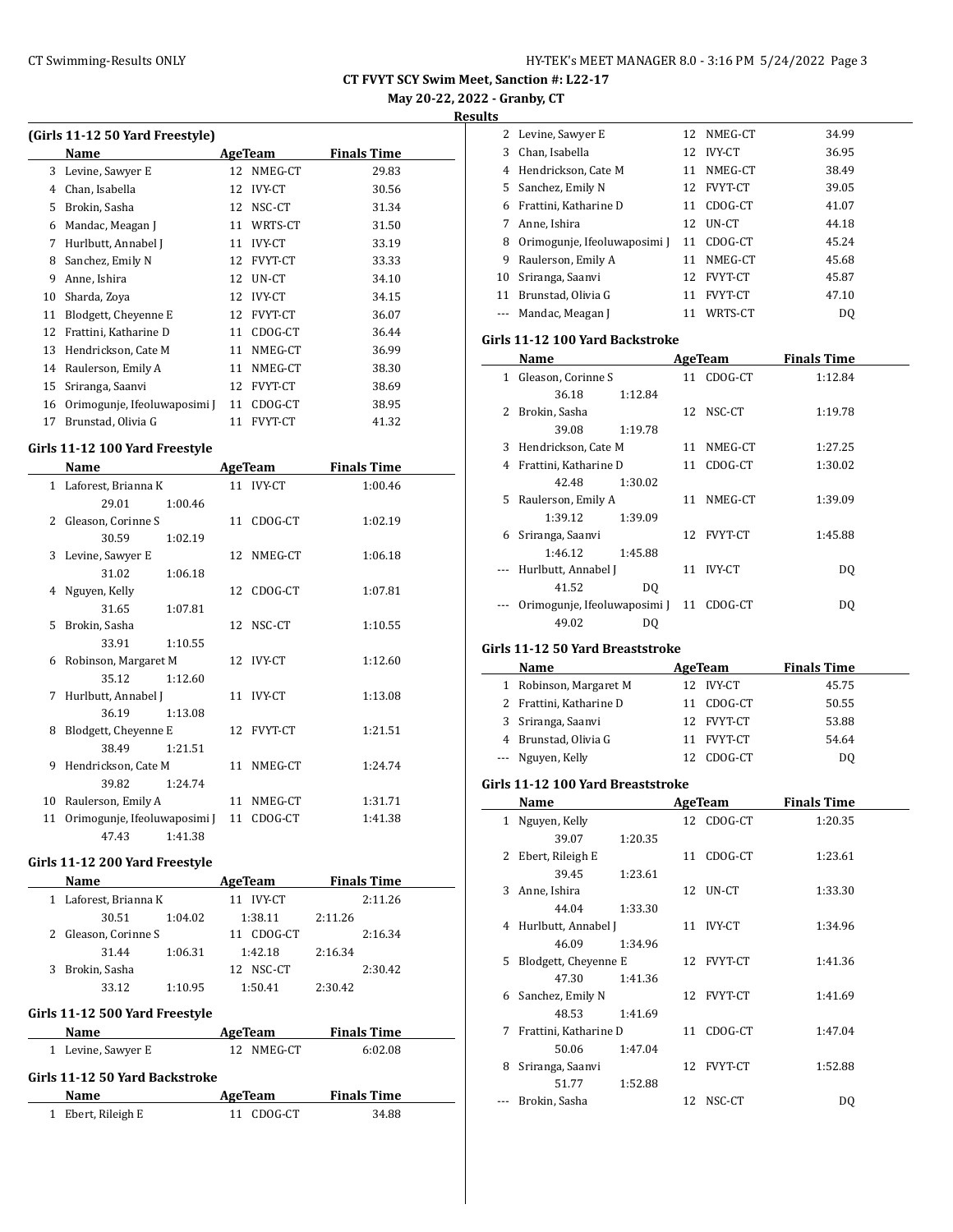**May 20-22, 2022 - Granby, CT**

|          |                                              |                              |                          | <b>Results</b>                       |               |
|----------|----------------------------------------------|------------------------------|--------------------------|--------------------------------------|---------------|
|          | (Girls 11-12 100 Yard Breaststroke)          |                              |                          | --- FVYT-CT                          | $\, {\bf B}$  |
|          | Name                                         | <b>AgeTeam</b>               | <b>Finals Time</b>       | 1) Foley, Lana R 10                  | 2)            |
|          | --- Orimogunje, Ifeoluwaposimi ]             | 11 CDOG-CT                   | DQ                       | 3) Bassett, Nyla 7                   | 4)            |
|          | 1:06.88<br>DQ                                |                              |                          | 1:42.48                              |               |
|          | Girls 11-12 50 Yard Butterfly                |                              |                          | Girls 11-12 200 Yard Medley Relay    |               |
|          | Name                                         | AgeTeam                      | <b>Finals Time</b>       | <b>Team</b>                          | Relay         |
|          | 1 Laforest, Brianna K                        | 11 IVY-CT                    | 30.66                    | *1 CDOG-CT                           | A             |
|          |                                              | 12 CDOG-CT                   | 32.30                    | 1) Frattini, Katharine D 11          | 2)            |
|          | 2 Nguyen, Kelly<br>3 Chan, Isabella          | 12 IVY-CT                    |                          | 3) Gleason, Corinne S 11             | 4)            |
|          |                                              |                              | 32.89<br>35.71           | 41.02<br>1:17.34                     | 1:49          |
|          | 4 Levine, Sawyer E<br>5 Robinson, Margaret M | 12 NMEG-CT                   |                          | *1 FVYT-CT                           | A             |
|          |                                              | 12 IVY-CT                    | 38.79                    | 1) Kiely, Cade M 12                  | 2)            |
| 6        | Orimogunje, Ifeoluwaposimi J                 | 11 CDOG-CT                   | 39.15                    | 3) Forero, Sam 12                    | 4)            |
|          | 7 Blodgett, Cheyenne E                       | 12 FVYT-CT                   | 42.19                    | 45.92<br>1:24.44                     | 1:58          |
|          | 8 Sriranga, Saanvi                           | 12 FVYT-CT                   | 46.19                    | 2 NSC-CT                             | A             |
| $\cdots$ | Frattini, Katharine D                        | 11 CDOG-CT                   | DQ                       | 1) Ritacco, Sylvia D 10              | 2)            |
|          | Girls 11-12 100 Yard Butterfly               |                              |                          | 3) Victor, Deanna M 10               | 4)            |
|          | Name                                         | <b>AgeTeam</b>               | <b>Finals Time</b>       | 50.14<br>1:06.92                     | 1:36          |
|          | 1 Nguyen, Kelly                              | 12 CDOG-CT                   | 1:13.63                  | 3 FVYT-CT                            | A             |
|          | 33.29<br>1:13.63                             |                              |                          | 1) Grenier, Olivia R 10              | 2)            |
|          | 2 Sharda, Zova                               | 12 IVY-CT                    | 1:33.25                  | 3) Ashe, Michaela R 9                | 4)            |
|          | 42.02<br>1:33.25                             |                              |                          | 44.02<br>1:23.04                     | 2:11          |
|          |                                              |                              |                          | --- FVYT-CT                          | A             |
|          | Girls 11-12 200 Yard Butterfly               |                              |                          | 1) Brunstad, Olivia G 11             | 2)            |
|          | Name                                         | <b>AgeTeam</b>               | <b>Finals Time</b>       | 3) Moss, Taylor A 10                 | 4)            |
|          | 1 Chan, Isabella                             | 12 IVY-CT                    | 3:01.71                  | 1:38.69<br>52.50                     | 2:36          |
|          | 39.40<br>1:24.99                             | 2:14.31                      | 3:01.71                  |                                      |               |
|          | Girls 11-12 200 Yard IM                      |                              |                          | Girls 12 & Under 50 Yard Freestyle   |               |
|          | Name                                         |                              | <b>Finals Time</b>       | Name                                 | AgeTea        |
|          | 1 Gleason, Corinne S                         | <b>AgeTeam</b><br>11 CDOG-CT | 2:34.19                  | 32 Watson, Chelsea C                 | 11 N          |
|          | 34.69                                        |                              |                          | Girls 12 & Under 500 Yard Freestyle  |               |
|          | 1:13.66                                      | 2:00.00                      | 2:34.19<br>2:50.08       | Name                                 | AgeTea        |
|          | 2 Ebert, Rileigh E<br>38.23                  | 11 CDOG-CT                   |                          | 14 Reutter, Alexis                   | 11 IV         |
|          | 1:22.47<br>3 Brokin, Sasha                   | 2:10.65<br>12 NSC-CT         | 2:50.08<br>2:59.69       | 37.45<br>1:19.75                     | 2:02          |
|          | 37.43                                        | 2:19.37                      |                          | 3:30.23<br>4:14.25                   | 4:58          |
|          | 1:22.88<br>4 Sharda, Zoya                    | 12 IVY-CT                    | 2:59.69<br>3:06.02       | 7:08.86<br>6:26.47                   |               |
|          | 40.43                                        | 2:24.18                      |                          |                                      |               |
|          | 1:29.67                                      |                              | 3:06.02                  | Girls 12 & Under 1000 Yard Freestyle |               |
|          | Girls 11-12 200 Yard Freestyle Relay         |                              |                          | Name                                 | <b>AgeTea</b> |
|          | <b>Team</b>                                  | Relay                        | <b>Finals Time</b>       | 1 Frazer, Rowan B                    | 11 UI         |
|          | *1 CDOG-CT                                   | A                            | 2:04.37                  | 37.25<br>1:19.10                     | 2:01          |
|          | 1) Ebert, Rileigh E 11                       | 2) Nguyen, Kelly 12          |                          | 3:26.20<br>4:10.50                   | 4:53          |
|          | 3) Frattini, Katharine D 11                  |                              | 4) Gleason, Corinne S 11 | 6:18.82<br>7:01.04                   | 7:44          |
|          | 30.39<br>59.55                               | 1:36.20                      | 2:04.37                  | 9:10.14<br>9:52.59                   | 10:35         |
|          | *1 FVYT-CT                                   | A                            | 2:17.32                  | 12:03.04<br>12:46.93                 | 13:29         |
|          | 1) Cadoff, Ryan 11                           | 2) Stambler, Ari N 12        |                          |                                      |               |
|          | 3) Kiely, Cade M 12                          | 4) Forero, Sam 12            |                          | Girls 12 & Under 100 Yard Backstroke |               |
|          | 34.13<br>1:11.29                             | 1:47.34                      | 2:17.32                  | Name                                 | <b>AgeTea</b> |
|          | 2 FVYT-CT                                    | A                            | 2:24.09                  | 17 Reutter, Alexis                   | 11 IV         |
|          | 1) Radu, Alexia M 10                         | 2) Grenier, Olivia R 10      |                          | 40.50<br>1:22.68                     |               |
|          | 3) Ashe, Michaela R 9                        | 4) Mejo, Amelie A 10         |                          | 25 Watson, Chelsea C                 | 11 N          |
|          | 34.67<br>1:14.61                             | 1:49.96                      | 2:24.09                  | Girls 12 & Under 200 Yard Backstroke |               |
|          | 3 NSC-CT                                     | A                            | 2:32.04                  | Name                                 | AgeTea        |
|          | 1) Ritacco, Sylvia D 10                      |                              | 2) Victor, Deanna M 10   | 1 Gleason, Corinne S                 | 11 CI         |
|          | 3) Kaseta, Riley D 9                         |                              | 4) Napuli, Patricia A 10 | 37.10<br>1:15.95                     | 1:55          |
|          |                                              |                              |                          | 2 Napuli, Patricia A                 | 10 N.         |
|          |                                              |                              |                          |                                      |               |

| lts<br>--- |                                      |          |                      |                                    |  |
|------------|--------------------------------------|----------|----------------------|------------------------------------|--|
|            |                                      |          |                      |                                    |  |
|            | <b>FVYT-CT</b>                       |          | B                    | DQ                                 |  |
|            | 1) Foley, Lana R 10                  |          |                      | 2) Petersen, Lucy A 10             |  |
|            | 3) Bassett, Nyla 7                   |          | 4) Moss, Taylor A 10 |                                    |  |
|            |                                      | 1:42.48  | DQ                   |                                    |  |
|            | Girls 11-12 200 Yard Medley Relay    |          |                      |                                    |  |
|            | Team                                 |          | Relay                | <u>Finals Time</u>                 |  |
| $*1$       | CDOG-CT                              |          | A                    | 2:32.15                            |  |
|            | 1) Frattini, Katharine D 11          |          | 2) Nguyen, Kelly 12  |                                    |  |
|            | 3) Gleason, Corinne S 11             |          |                      | 4) Orimogunje, Ifeoluwaposimi J 11 |  |
|            | 41.02                                | 1:17.34  | 1:49.74              | 2:32.15                            |  |
| *1         | FVYT-CT                              |          | A                    | 2:33.43                            |  |
|            | 1) Kiely, Cade M 12                  |          |                      | 2) Grady, Garrett W 12             |  |
|            | 3) Forero, Sam 12                    |          |                      | 4) Stambler, Ari N 12              |  |
|            | 45.92                                | 1:24.44  | 1:58.10              | 2:33.43                            |  |
| 2          | NSC-CT                               |          | A                    | 2:51.95                            |  |
|            | 1) Ritacco, Sylvia D 10              |          |                      | 2) Napuli, Patricia A 10           |  |
|            | 3) Victor, Deanna M 10               |          | 4) Kaseta, Riley D 9 |                                    |  |
|            | 50.14                                | 1:06.92  | 1:36.89              | 2:51.95                            |  |
| 3          | FVYT-CT                              |          | A                    | 2:55.40                            |  |
|            | 1) Grenier, Olivia R 10              |          |                      | 2) Mejo, Amelie A 10               |  |
|            | 3) Ashe, Michaela R 9                |          | 4) Ennis, Lily A 9   |                                    |  |
|            | 44.02                                | 1:23.04  | 2:11.43              | 2:55.40                            |  |
|            | <b>FVYT-CT</b>                       |          | A                    | DQ                                 |  |
|            | 1) Brunstad, Olivia G 11             |          |                      | 2) Blodgett, Cheyenne E 12         |  |
|            | 3) Moss, Taylor A 10                 |          |                      | 4) Sriranga, Saanvi 12             |  |
|            |                                      | 1:38.69  | 2:36.62              | DQ                                 |  |
|            | 52.50                                |          |                      |                                    |  |
|            |                                      |          |                      |                                    |  |
|            | Girls 12 & Under 50 Yard Freestyle   |          |                      |                                    |  |
|            | Name                                 |          | <b>AgeTeam</b>       | <b>Finals Time</b>                 |  |
|            | 32 Watson, Chelsea C                 |          | 11 NMEG-CT           | 38.14                              |  |
|            | Girls 12 & Under 500 Yard Freestyle  |          |                      |                                    |  |
|            | Name                                 |          | <b>AgeTeam</b>       | <b>Finals Time</b>                 |  |
|            | 14 Reutter, Alexis                   |          | 11 IVY-CT            | 7:08.86                            |  |
|            | 37.45                                | 1:19.75  | 2:02.65              | 2:46.26                            |  |
|            | 3:30.23                              | 4:14.25  | 4:58.40              | 5:43.22                            |  |
|            | 6:26.47                              | 7:08.86  |                      |                                    |  |
|            | Girls 12 & Under 1000 Yard Freestyle |          |                      |                                    |  |
|            | Name                                 |          | <b>AgeTeam</b>       | <b>Finals Time</b>                 |  |
| 1          | Frazer, Rowan B                      |          | 11 UN-CT             | 14:05.51                           |  |
|            | 37.25                                | 1:19.10  | 2:01.12              | 2:43.52                            |  |
|            | 3:26.20                              | 4:10.50  | 4:53.51              | 5:36.39                            |  |
|            | 6:18.82                              | 7:01.04  | 7:44.10              | 8:26.83                            |  |
|            | 9:10.14                              | 9:52.59  | 10:35.54             | 11:19.15                           |  |
|            | 12:03.04                             | 12:46.93 | 13:29.13             | 14:05.51                           |  |

**Name AgeTeam Finals Time** 17 Reutter, Alexis 11 IVY-CT 1:22.68

**Name AgeTeam Finals Time** 1 Gleason, Corinne S 11 CDOG-CT 2:32.89 37.10 1:15.95 1:55.25 2:32.89 2 Napuli, Patricia A 10 NSC-CT 2:50.34 40.16 1:22.71 2:07.26 2:50.34

25 Watson, Chelsea C 11 NMEG-CT 1:34.78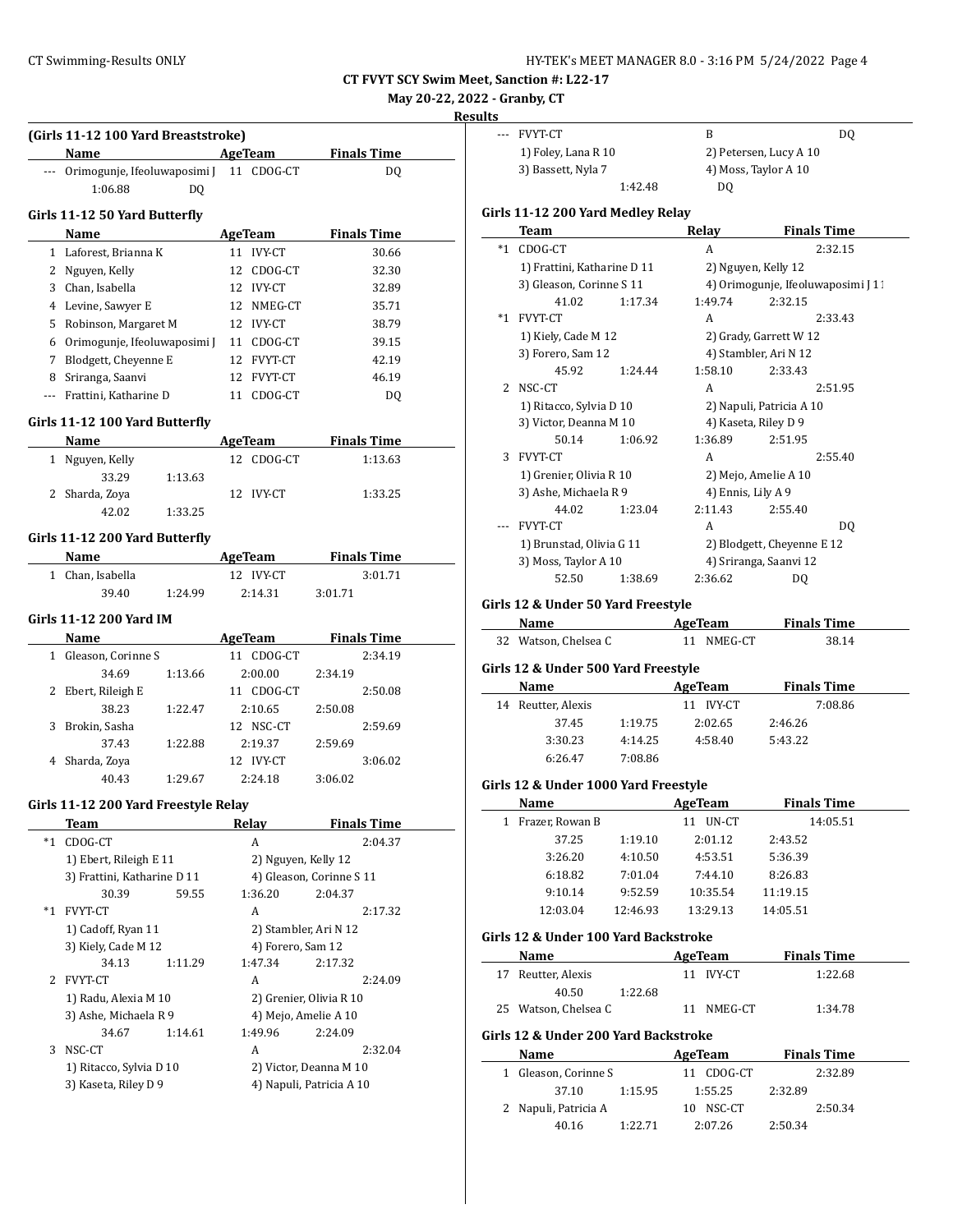**May 20-22, 2022 - Granby, CT**

**Results**

|    | (Girls 12 & Under 200 Yard Backstroke) |         |    |                |                    |  |
|----|----------------------------------------|---------|----|----------------|--------------------|--|
|    | Name                                   |         |    | AgeTeam        | <b>Finals Time</b> |  |
| 3  | Kaseta, Riley D                        |         |    | 9 NSC-CT       | 3:04.69            |  |
|    | 44.49                                  | 1:32.57 |    | 2:19.11        | 3:04.69            |  |
| 4  | Moss, Taylor A                         |         |    | 10 FVYT-CT     | 3:53.17            |  |
|    | 54.75                                  | 1:53.25 |    | 2:53.58        | 3:53.17            |  |
|    |                                        |         |    |                |                    |  |
|    | Girls 13-14 50 Yard Freestyle<br>Name  |         |    |                | <b>Finals Time</b> |  |
|    |                                        |         | 14 | <b>AgeTeam</b> |                    |  |
|    | 4 Ellis, Makayla K                     |         |    | UN-CT          | 27.74              |  |
|    | 7 Brenson, Sofi                        |         | 13 | FVYT-CT        | 28.24              |  |
|    | 8 Leary, Ally R                        |         | 13 | FVYT-CT        | 28.39              |  |
| 9  | Powell, Kaitlyn I                      |         | 13 | IVY-CT         | 28.77              |  |
|    | 12 Maynard, Peyton L                   |         | 13 | NMEG-CT        | 29.62              |  |
| 13 | Schiro, Seidi L                        |         | 14 | TAC-CT         | 29.73              |  |
|    | 14 Foley, Heather                      |         | 14 | <b>FVYT-CT</b> | 29.95              |  |
| 18 | Jacobitz, Elsie M                      |         | 14 | NMEG-CT        | 30.18              |  |
|    | 19 Cunningham, Rose                    |         | 14 | NMEG-CT        | 30.25              |  |
| 20 | Ma, Bianca J                           |         | 13 | FVYT-CT        | 30.31              |  |
|    | 24 Wagner, Ella Rose                   |         | 13 | WRTS-CT        | 31.77              |  |
| 25 | Grohs, Molly                           |         | 13 | <b>IVY-CT</b>  | 31.80              |  |
|    | 27 Wigfield, Catie E                   |         | 13 | NMEG-CT        | 32.58              |  |
|    | 28 Boopathy, Vrithikka                 |         | 14 | NMEG-CT        | 33.75              |  |
|    | 29 Perez, Catherine L                  |         | 13 | TAC-CT         | 34.16              |  |
|    | 30 Harris, Amy M                       |         | 14 | IVY-CT         | 35.52              |  |
|    | 31 Bhagwat, Shreyal                    |         | 13 | NMEG-CT        | 35.74              |  |
|    | 33 Dunn, Megan S                       |         | 13 | NSC-CT         | 48.53              |  |
|    | 34 Dieme, Naimah                       |         | 13 | FVYT-CT        | 54.07              |  |
|    | --- Malinkiewicz, Maya                 |         |    | 13 WRTS-CT     | DQ                 |  |
|    | Girls 13-14 100 Yard Freestyle         |         |    |                |                    |  |
|    | Name                                   |         |    | <b>AgeTeam</b> | <b>Finals Time</b> |  |
|    | 1 Barnwell, Mary Kate K                |         | 13 | UN-CT          | 59.71              |  |
|    | 28.51                                  | 59.71   |    |                |                    |  |
| 2  | Powell, Kaitlyn I                      |         | 13 | <b>IVY-CT</b>  | 1:00.63            |  |
|    | 29.31                                  | 1:00.63 |    |                |                    |  |
| 3  | Ellis, Makayla K                       |         | 14 | UN-CT          | 1:00.72            |  |
|    | 29.05                                  | 1:00.72 |    |                |                    |  |
| 4  | Leary, Ally R                          |         | 13 | <b>FVYT-CT</b> | 1:01.41            |  |
|    | 29.54                                  | 1:01.41 |    |                |                    |  |
| 5  | Brenson, Sofi                          |         | 13 | FVYT-CT        | 1:01.57            |  |
|    | 29.65                                  | 1:01.57 |    |                |                    |  |
| 6  | Weber, Jen K                           |         | 13 | FVYT-CT        | 1:01.68            |  |
|    | 30.06                                  | 1:01.68 |    |                |                    |  |
| 7  | Bezanson, Natalie E                    |         | 14 | NMEG-CT        | 1:01.97            |  |
|    | 29.65                                  | 1:01.97 |    |                |                    |  |
| 8  | Cadoff, Elizabeth                      |         | 13 | FVYT-CT        | 1:04.56            |  |
|    | 30.69                                  | 1:04.56 |    |                |                    |  |
| 9  | Sullivan, Harper M                     |         | 14 | <b>IVY-CT</b>  | 1:05.76            |  |
|    | 31.47                                  | 1:05.76 |    |                |                    |  |
| 10 | Lunding, Tristan M                     |         | 13 | FVYT-CT        | 1:06.76            |  |
|    | 31.93                                  | 1:06.76 |    |                |                    |  |
| 11 | Ma, Bianca J                           |         | 13 | FVYT-CT        | 1:07.25            |  |
|    | 32.17                                  | 1:07.25 |    |                |                    |  |
| 12 | Remiszewski, Gabby N                   |         | 13 | NSC-CT         | 1:07.45            |  |
|    | 32.38                                  | 1:07.45 |    |                |                    |  |

| LS. |                      |         |    |            |         |
|-----|----------------------|---------|----|------------|---------|
| 13  | Anderson, Abby R     |         | 13 | NSC-CT     | 1:07.66 |
|     | 32.25                | 1:07.66 |    |            |         |
| 14  | Cunningham, Rose     |         |    | 14 NMEG-CT | 1:08.08 |
|     | 31.44                | 1:08.08 |    |            |         |
| 15  | Carroll, Ava G       |         |    | 14 FVYT-CT | 1:09.07 |
|     | 33.89                | 1:09.07 |    |            |         |
|     | 16 Jacobitz, Elsie M |         | 14 | NMEG-CT    | 1:09.15 |
|     | 32.30                | 1:09.15 |    |            |         |
| 17  | Wigfield, Catie E    |         | 13 | NMEG-CT    | 1:09.27 |
|     | 33.98                | 1:09.27 |    |            |         |
| 18  | Malinkiewicz, Maya   |         | 13 | WRTS-CT    | 1:09.34 |
|     | 33.50                | 1:09.34 |    |            |         |
| 19  | Roy, Rebecca R       |         |    | 14 WRTS-CT | 1:16.21 |
|     | 36.58                | 1:16.21 |    |            |         |
| 20  | Roy, Aahana          |         | 14 | IVY-CT     | 1:17.83 |
|     |                      |         |    |            |         |

# **Girls 13-14 200 Yard Freestyle**

|    | Name                 |         | AgeTeam         | <b>Finals Time</b> |  |
|----|----------------------|---------|-----------------|--------------------|--|
| 1  | Ellis, Makayla K     |         | 14 <b>UN-CT</b> | 2:13.09            |  |
|    | 30.07                | 1:03.84 | 1:38.96         | 2:13.09            |  |
|    | 2 Sullivan, Harper M |         | 14 IVY-CT       | 2:26.97            |  |
|    | 33.10                | 1:10.43 | 1:49.57         | 2:26.97            |  |
| 3  | Remiszewski, Gabby N |         | 13 NSC-CT       | 2:30.35            |  |
|    | 34.47                | 1:13.33 | 1:52.80         | 2:30.35            |  |
| 4  | Anderson, Abby R     |         | 13 NSC-CT       | 2:32.73            |  |
|    | 34.91                | 1:14.29 | 1:54.68         | 2:32.73            |  |
| 5. | Wigfield, Catie E    |         | NMEG-CT<br>13   | 2:33.79            |  |
|    | 36.18                | 1:15.07 | 1:55.45         | 2:33.79            |  |
| 6  | Harris, Amy M        |         | IVY-CT<br>14    | 3:01.50            |  |
|    | 39.46                | 1:26.43 | 2:15.39         | 3:01.50            |  |

### **Girls 13-14 500 Yard Freestyle**

|    | Name                |         | <b>AgeTeam</b> | <b>Finals Time</b> |
|----|---------------------|---------|----------------|--------------------|
| 4  | Leary, Ally R       |         | 13 FVYT-CT     | 5:39.86            |
|    | 30.21               | 1:04.25 | 1:38.67        | 2:13.60            |
|    | 2:48.19             | 3:22.79 | 3:57.78        | 4:32.50            |
|    | 5:06.87             | 5:39.86 |                |                    |
| 6  | Ellis, Makayla K    |         | 14 UN-CT       | 5:48.17            |
|    | 30.35               | 1:03.86 | 1:37.63        | 2:12.75            |
|    | 2:47.88             | 3:24.24 | 4:00.20        | 4:36.65            |
|    | 5:13.26             | 5:48.17 |                |                    |
| 7  | Bezanson, Natalie E |         | 14 NMEG-CT     | 6:01.59            |
|    | 31.96               | 1:07.01 | 1:43.49        | 2:20.35            |
|    | 2:57.53             | 3:34.62 | 4:11.41        | 4:48.46            |
|    | 5:25.44             | 6:01.59 |                |                    |
| 8  | Weber, Jen K        |         | 13 FVYT-CT     | 6:11.25            |
|    |                     | 5:35.49 | 6:11.25        |                    |
| 9  | Schiro, Seidi L     |         | 14 TAC-CT      | 6:14.45            |
|    | 33.36               | 1:10.54 | 1:48.69        | 2:26.63            |
|    | 3:04.48             | 3:42.85 | 4:21.32        | 4:59.95            |
|    | 5:38.46             | 6:14.45 |                |                    |
| 13 | Foley, Heather      |         | 14 FVYT-CT     | 6:40.16            |
|    | 34.01               | 1:12.25 | 1:52.68        | 2:34.50            |
|    | 3:16.22             | 3:57.50 | 4:39.20        | 5:20.63            |
|    | 6:01.95             | 6:40.16 |                |                    |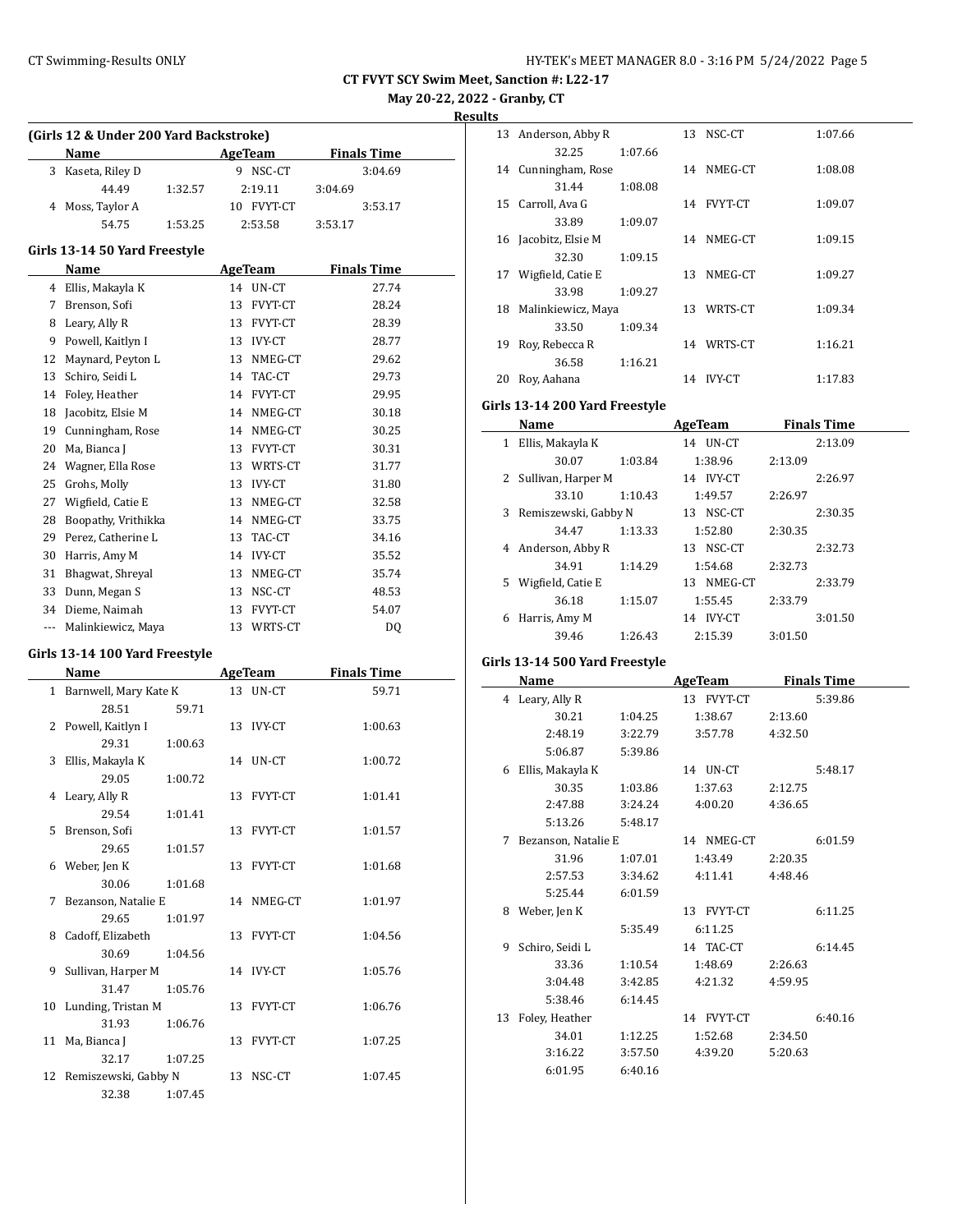| HY-TEK's MEET MANAGER 8.0 - 3:16 PM 5/24/2022 Page 6 |  |  |  |
|------------------------------------------------------|--|--|--|
|------------------------------------------------------|--|--|--|

**May 20-22, 2022 - Granby, CT**

**Results**

|       | (Girls 13-14 500 Yard Freestyle) |                |    |                |         |                    |  |
|-------|----------------------------------|----------------|----|----------------|---------|--------------------|--|
|       | Name                             |                |    | AgeTeam        |         | <b>Finals Time</b> |  |
| 15    | Perez, Catherine L               |                |    | 13 TAC-CT      |         | 7:16.22            |  |
|       | 37.53                            | 1:19.54        |    | 2:02.90        | 2:47.41 |                    |  |
|       | 3:33.77                          | 4:18.60        |    | 5:04.84        | 5:49.40 |                    |  |
|       | 6:33.89                          | 7:16.22        |    |                |         |                    |  |
|       | Girls 13-14 100 Yard Backstroke  |                |    |                |         |                    |  |
|       | Name                             |                |    | AgeTeam        |         | <b>Finals Time</b> |  |
|       | 2 Weber, Jen K                   |                |    | 13 FVYT-CT     |         | 1:09.20            |  |
|       | 33.47                            | 1:09.20        |    |                |         |                    |  |
| 5     | Ma, Bianca J                     |                |    | 13 FVYT-CT     |         | 1:12.90            |  |
|       | 35.73                            | 1:12.90        |    |                |         |                    |  |
|       | 6 Bezanson, Natalie E            |                |    | 14 NMEG-CT     |         | 1:13.15            |  |
|       | 35.77                            | 1:13.15        |    |                |         |                    |  |
| 9     | Lunding, Tristan M               |                |    | 13 FVYT-CT     |         | 1:14.62            |  |
|       | 36.01                            | 1:14.62        |    |                |         |                    |  |
|       | 11 Cunningham, Rose              |                |    | 14 NMEG-CT     |         | 1:16.23            |  |
|       | 36.00                            | 1:16.23        |    |                |         |                    |  |
| 12    | Maynard, Peyton L                |                | 13 | NMEG-CT        |         | 1:17.88            |  |
|       | 38.58                            | 1:17.88        |    |                |         |                    |  |
| 13    | Schiro, Seidi L                  |                | 14 | TAC-CT         |         | 1:19.47            |  |
|       | 39.40                            | 1:19.47        |    |                |         |                    |  |
|       | 14 Lopez, Grace C                |                | 13 | <b>IVY-CT</b>  |         | 1:20.96            |  |
|       | 39.88                            | 1:20.96        |    |                |         |                    |  |
| 15    | Grohs, Molly                     |                |    | 13 IVY-CT      |         | 1:21.02            |  |
|       | 40.11                            | 1:21.02        |    |                |         |                    |  |
| 18    | Boopathy, Vrithikka              |                |    | 14 NMEG-CT     |         | 1:23.94            |  |
|       | 40.59                            | 1:23.94        |    |                |         |                    |  |
| 21    | Malinkiewicz, Maya               |                |    | 13 WRTS-CT     |         | 1:25.73            |  |
|       | 42.33                            | 1:25.73        |    |                |         |                    |  |
| 22    | Wigfield, Catie E                |                |    | 13 NMEG-CT     |         | 1:25.92            |  |
|       | 40.51                            | 1:25.92        |    |                |         |                    |  |
| 23    | Bhagwat, Shreyal                 |                | 13 | NMEG-CT        |         | 1:26.23            |  |
|       | 41.64                            | 1:26.23        |    |                |         |                    |  |
| 24    | Perez, Catherine L               |                | 13 | TAC-CT         |         | 1:28.68            |  |
|       | 42.65                            | 1:28.68        |    |                |         |                    |  |
| $---$ | Dieme, Naimah                    |                |    | 13 FVYT-CT     |         | DQ                 |  |
|       | 59.47                            | DQ             |    |                |         |                    |  |
| ---   | Dunn, Megan S                    |                | 13 | NSC-CT         |         | DQ                 |  |
|       | 57.84                            | D <sub>0</sub> |    |                |         |                    |  |
|       |                                  |                |    |                |         |                    |  |
|       | Girls 13-14 200 Yard Backstroke  |                |    |                |         |                    |  |
|       | <b>Name</b>                      |                |    | <b>AgeTeam</b> |         | <b>Finals Time</b> |  |

|    | ivalile              |         | детеаш        |         | rinais Thile |
|----|----------------------|---------|---------------|---------|--------------|
| 1  | Bezanson, Natalie E  |         | 14 NMEG-CT    |         | 2:29.67      |
|    | 35.27                | 1:13.28 | 1:52.01       | 2:29.67 |              |
| 2  | Weber, Jen K         |         | FVYT-CT<br>13 |         | 2:30.60      |
|    | 34.24                | 1:12.68 | 1:52.31       | 2:30.60 |              |
| 3  | Ma, Bianca J         |         | FVYT-CT<br>13 |         | 2:34.45      |
|    | 36.54                | 1:15.85 | 1:55.92       | 2:34.45 |              |
| 4  | Remiszewski, Gabby N |         | 13 NSC-CT     |         | 2:43.88      |
|    | 38.85                | 1:20.22 | 2:03.05       | 2:43.88 |              |
| 5. | Anderson, Abby R     |         | 13 NSC-CT     |         | 2:44.08      |
|    | 38.41                | 1:19.60 | 2:01.69       | 2:44.08 |              |
| 6  | Carroll, Ava G       |         | 14 FVYT-CT    |         | 2:49.25      |
|    | 39.98                | 1:22.37 | 2:06.63       | 2:49.25 |              |

| Girls 13-14 100 Yard Breaststroke |         |  |            |                    |  |  |  |
|-----------------------------------|---------|--|------------|--------------------|--|--|--|
| Name                              |         |  | AgeTeam    | <b>Finals Time</b> |  |  |  |
| 1 Powell, Kaitlyn I               |         |  | 13 IVY-CT  | 1:14.08            |  |  |  |
| 35.43                             | 1:14.08 |  |            |                    |  |  |  |
| 4 Cadoff, Elizabeth               |         |  | 13 FVYT-CT | 1:24.82            |  |  |  |
| 40.16                             | 1:24.82 |  |            |                    |  |  |  |
| 5 Cunningham, Rose                |         |  | 14 NMEG-CT | 1:26.49            |  |  |  |
| 40.59                             | 1:26.49 |  |            |                    |  |  |  |
| 7 Harris, Amy M                   |         |  | 14 IVY-CT  | 1:31.57            |  |  |  |
| 43.78                             | 1:31.57 |  |            |                    |  |  |  |
| 8 Jacobitz, Elsie M               |         |  | 14 NMEG-CT | 1:31.71            |  |  |  |
| 43.22                             | 1:31.71 |  |            |                    |  |  |  |
| 9 Lopez, Grace C                  |         |  | 13 IVY-CT  | 1:32.16            |  |  |  |
| 43.14                             | 1:32.16 |  |            |                    |  |  |  |
| 10 Grohs, Molly                   |         |  | 13 IVY-CT  | 1:32.91            |  |  |  |
| 44.61                             | 1:32.91 |  |            |                    |  |  |  |
| 11 Wagner, Ella Rose              |         |  | 13 WRTS-CT | 1:37.31            |  |  |  |
| 45.59                             | 1:37.31 |  |            |                    |  |  |  |
| 13 Boopathy, Vrithikka            |         |  | 14 NMEG-CT | 1:38.55            |  |  |  |
| 46.48                             | 1:38.55 |  |            |                    |  |  |  |
| 15 Bhagwat, Shreyal               |         |  | 13 NMEG-CT | 1:45.55            |  |  |  |
| 50.69                             | 1:45.55 |  |            |                    |  |  |  |

# **Girls 13-14 200 Yard Breaststroke**

|   | Name                |         | AgeTeam              | <b>Finals Time</b> |  |
|---|---------------------|---------|----------------------|--------------------|--|
|   | 1 Powell, Kaitlyn I |         | IVY-CT<br>13         | 2:39.14            |  |
|   | 37.21               | 1:17.49 | 1:57.83              | 2:39.14            |  |
|   | 2 Carroll, Ava G    |         | <b>FVYT-CT</b><br>14 | 3:02.40            |  |
|   | 42.04               | 1:29.18 | 2:17.19              | 3:02.40            |  |
| 3 | Jacobitz, Elsie M   |         | NMEG-CT<br>14        | 3:20.01            |  |
|   | 43.11               | 1:34.70 | 2:28.24              | 3:20.01            |  |
|   | 4 Harris, Amy M     |         | <b>IVY-CT</b><br>14  | 3:20.88            |  |
|   | 45.14               | 1:36.97 | 2:29.43              | 3:20.88            |  |

### **Girls 13-14 100 Yard Butterfly**

|   | Name                    |         | AgeTeam    | <b>Finals Time</b> |  |  |
|---|-------------------------|---------|------------|--------------------|--|--|
|   | 1 Brenson, Sofi         |         | 13 FVYT-CT | 1:06.03            |  |  |
|   | 30.77                   | 1:06.03 |            |                    |  |  |
| 2 | Ellis, Makayla K        |         | 14 UN-CT   | 1:07.26            |  |  |
|   | 31.25                   | 1:07.26 |            |                    |  |  |
|   | 3 Powell, Kaitlyn I     |         | 13 IVY-CT  | 1:09.38            |  |  |
|   | 32.66                   | 1:09.38 |            |                    |  |  |
|   | 4 Barnwell, Mary Kate K |         | 13 UN-CT   | 1:11.48            |  |  |
|   | 32.96                   | 1:11.48 |            |                    |  |  |
|   | 5 Leary, Ally R         |         | 13 FVYT-CT | 1:11.68            |  |  |
|   | 33.07                   | 1:11.68 |            |                    |  |  |
|   | 6 Bezanson, Natalie E   |         | 14 NMEG-CT | 1:15.89            |  |  |
|   | 33.90                   | 1:15.89 |            |                    |  |  |
| 7 | Sullivan, Harper M      |         | 14 IVY-CT  | 1:16.40            |  |  |
|   | 34.29                   | 1:16.40 |            |                    |  |  |
|   | 8 Jacobitz, Elsie M     |         | 14 NMEG-CT | 1:17.20            |  |  |
|   | 35.06                   | 1:17.20 |            |                    |  |  |
| 9 | Ma, Bianca J            |         | 13 FVYT-CT | 1:17.64            |  |  |
|   | 34.90                   | 1:17.64 |            |                    |  |  |
|   | 10 Lunding, Tristan M   |         | 13 FVYT-CT | 1:17.73            |  |  |
|   | 35.91                   | 1:17.73 |            |                    |  |  |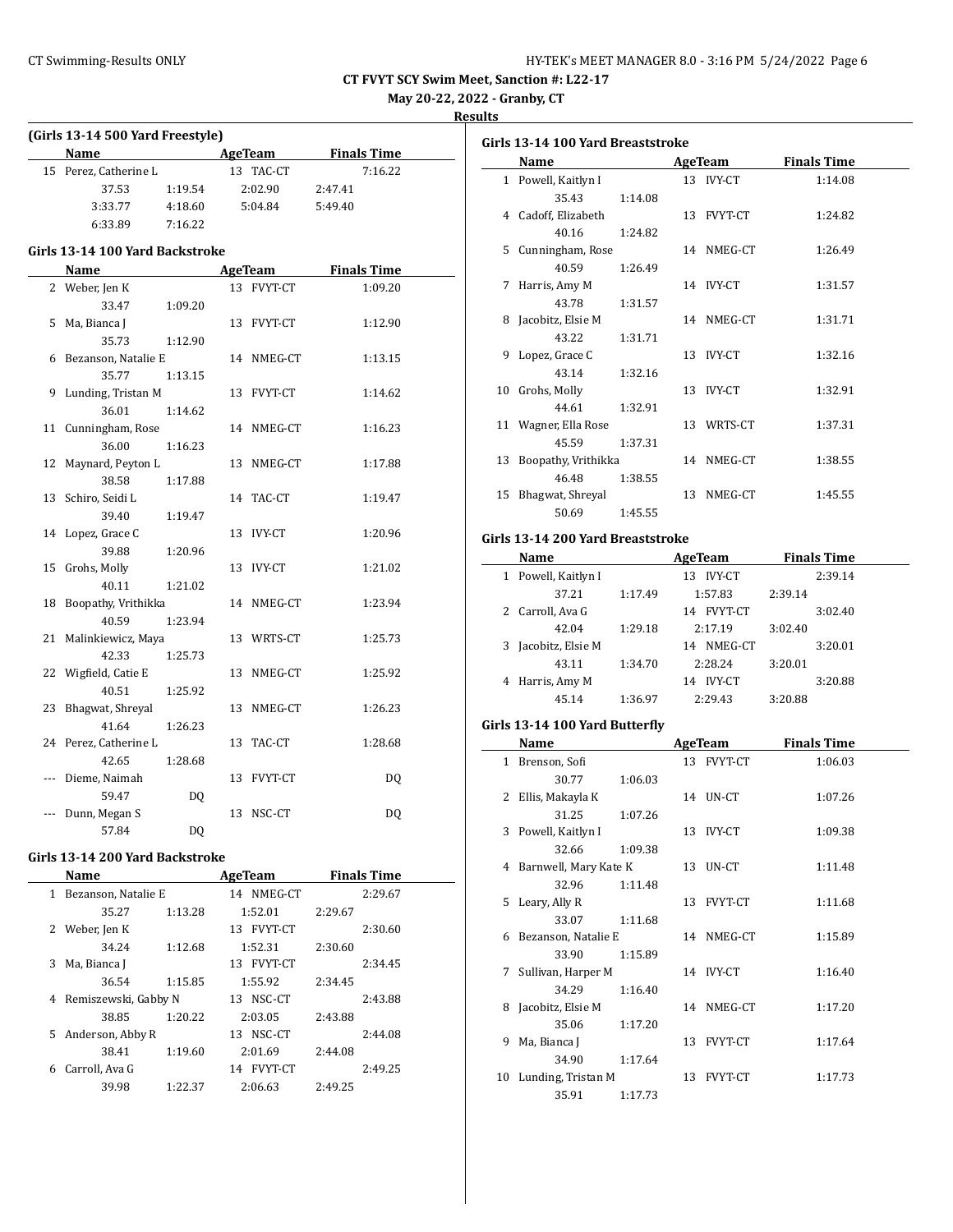**May 20-22, 2022 - Granby, CT**

**Results**

|     | (Girls 13-14 100 Yard Butterfly)<br>Name |         | AgeTeam        | <b>Finals Time</b>  |  |  |
|-----|------------------------------------------|---------|----------------|---------------------|--|--|
|     | 11 Wigfield, Catie E                     |         | 13 NMEG-CT     | 1:29.86             |  |  |
|     | 40.55                                    | 1:29.86 |                |                     |  |  |
|     | 12 Roy, Aahana                           |         | 14 IVY-CT      | 1:32.36             |  |  |
|     | 40.92                                    | 1:32.36 |                |                     |  |  |
|     |                                          |         |                |                     |  |  |
|     | Girls 13-14 200 Yard Butterfly           |         |                |                     |  |  |
|     | Name                                     |         |                | AgeTeam Finals Time |  |  |
|     | 1 Brenson, Sofi                          |         | 13 FVYT-CT     | 2:26.14             |  |  |
|     | 32.25                                    | 1:09.06 | 1:48.63        | 2:26.14             |  |  |
|     | Girls 13-14 200 Yard IM                  |         |                |                     |  |  |
|     | Name                                     |         | <b>AgeTeam</b> | <b>Finals Time</b>  |  |  |
|     | 3 Powell, Kaitlyn I                      |         | 13 IVY-CT      | 2:24.08             |  |  |
|     | 31.77                                    | 1:10.56 | 1:50.77        | 2:24.08             |  |  |
|     | 5 Ellis, Makayla K                       |         | 14 UN-CT       | 2:27.33             |  |  |
|     | 30.56                                    | 1:07.07 | 1:52.92        | 2:27.33             |  |  |
|     | 6 Bezanson, Natalie E                    |         | 14 NMEG-CT     | 2:32.82             |  |  |
|     | 33.40                                    | 1:12.24 | 1:57.90        | 2:32.82             |  |  |
|     | 7 Brenson, Sofi                          |         | 13 FVYT-CT     | 2:34.23             |  |  |
|     | 33.31                                    | 1:13.24 | 1:58.27        | 2:34.23             |  |  |
|     | 8 Leary, Ally R                          |         | 13 FVYT-CT     | 2:34.80             |  |  |
|     | 33.02                                    | 1:15.27 | 2:01.31        | 2:34.80             |  |  |
| 9   | Cadoff, Elizabeth                        |         | 13 FVYT-CT     | 2:35.75             |  |  |
|     | 34.41                                    | 1:13.37 | 1:59.60        | 2:35.75             |  |  |
|     | 10 Weber, Jen K                          |         | 13 FVYT-CT     | 2:36.89             |  |  |
|     | 32.78                                    | 1:12.09 | 2:01.81        | 2:36.89             |  |  |
| 11  | Ma, Bianca J                             |         | 13 FVYT-CT     | 2:40.66             |  |  |
|     | 34.79                                    | 1:15.02 | 2:02.08        | 2:40.66             |  |  |
| 12  | Maynard, Peyton L                        |         | 13 NMEG-CT     | 2:46.91             |  |  |
|     | 35.26                                    | 1:16.62 | 2:09.12        | 2:46.91             |  |  |
| 13  | Jacobitz, Elsie M                        |         | 14 NMEG-CT     | 2:53.54             |  |  |
|     | 34.34                                    | 1:22.02 | 2:12.84        | 2:53.54             |  |  |
|     | 14 Lopez, Grace C                        |         | 13 IVY-CT      | 2:54.17             |  |  |
|     | 40.43                                    | 1:22.94 | 2:14.85        | 2:54.17             |  |  |
|     | Girls 13-14 400 Yard IM                  |         |                |                     |  |  |
|     | Name                                     |         | <b>AgeTeam</b> | <b>Finals Time</b>  |  |  |
|     | 1 Leary, Ally R                          |         | 13 FVYT-CT     | 5:27.48             |  |  |
|     | 34.54                                    | 1:16.37 | 1:59.93        | 2:43.17             |  |  |
|     | 3:30.94                                  | 4:18.44 | 4:53.69        | 5:27.48             |  |  |
| 2   | Cadoff, Elizabeth                        |         | 13 FVYT-CT     | 5:32.83             |  |  |
|     | 35.26                                    | 1:18.30 | 1:57.76        | 2:37.91             |  |  |
|     | 3:26.92                                  | 4:14.62 | 4:53.83        | 5:32.83             |  |  |
|     | Girls 15 & Over 50 Yard Freestyle        |         |                |                     |  |  |
|     | Name                                     |         | <b>AgeTeam</b> | <b>Finals Time</b>  |  |  |
|     | 1 Niemczyk, Jocelyn D                    |         | 15 IVY-CT      | 26.11               |  |  |
|     | 2 Richards, Erin J                       |         | 15 FVYT-CT     | 26.33               |  |  |
| 3   | Beauchene, Katherine E                   |         | 15 FVYT-CT     | 26.58               |  |  |
| 5   | Plourde, Audrey L                        |         | 15 IVY-CT      | 27.98               |  |  |
| 6   | Tevelde, Anna G                          |         | 15 IVY-CT      | 28.21               |  |  |
| 10  | Jung, Marina M                           |         | 15 FVYT-CT     | 28.84               |  |  |
| 11  | Niemczyk, Alina M                        |         | 15 IVY-CT      | 29.09               |  |  |
|     | Napuli, Sophia                           |         | 16 NSC-CT      | 30.04               |  |  |
| 15  |                                          |         |                |                     |  |  |
| *16 | Remiszewski, Julia                       |         | NSC-CT<br>17   | 30.16               |  |  |

| 21 | Ellsworth, Madi                    |         |    | 17 FVYT-CT | 30.33              |  |
|----|------------------------------------|---------|----|------------|--------------------|--|
| 22 | Eddy, Megan P                      |         | 15 | NSC-CT     | 31.05              |  |
|    | 23 Wild, Caitlin O                 |         |    | 17 FVYT-CT | 31.17              |  |
|    | 26 Hammond, Jodie E                |         | 17 | NSC-CT     | 32.41              |  |
|    | Girls 15 & Over 100 Yard Freestyle |         |    |            |                    |  |
|    | Name                               |         |    | AgeTeam    | <b>Finals Time</b> |  |
|    | 1 Niemczyk, Jocelyn D              |         |    | 15 IVY-CT  | 56.04              |  |
|    | 27.14                              | 56.04   |    |            |                    |  |
|    | 2 Beauchene, Katherine E           |         |    | 15 FVYT-CT | 56.56              |  |
|    | 27.51                              | 56.56   |    |            |                    |  |
|    | 3 Richards, Erin J                 |         |    | 15 FVYT-CT | 57.16              |  |
|    | 27.94                              | 57.16   |    |            |                    |  |
|    | 4 Zajac, Iza                       |         |    | 15 FVYT-CT | 59.89              |  |
|    | 28.60                              | 59.89   |    |            |                    |  |
|    | 5 Norbut, Natalie O                |         |    | 17 NSC-CT  | 1:01.42            |  |
|    | 29.11                              | 1:01.42 |    |            |                    |  |
|    | 6 Niemczyk, Alina M                |         |    | 15 IVY-CT  | 1:04.79            |  |
|    | 31.35                              | 1:04.79 |    |            |                    |  |
|    | 7 Remiszewski, Julia               |         | 17 | NSC-CT     | 1:04.83            |  |
|    | 31.66                              | 1:04.83 |    |            |                    |  |
|    | 8 Napuli, Sophia                   |         |    | 16 NSC-CT  | 1:05.28            |  |
|    | 31.47                              | 1:05.28 |    |            |                    |  |
| 9  | Eddy, Megan P                      |         | 15 | NSC-CT     | 1:10.15            |  |
|    | 33.80                              | 1:10.15 |    |            |                    |  |
|    | 10 Hammond, Jodie E                |         |    | 17 NSC-CT  | 1:11.94            |  |
|    | 33.75                              | 1:11.94 |    |            |                    |  |
|    | 11 Wild, Caitlin O                 |         |    | 17 FVYT-CT | 1:12.60            |  |
|    | 34.83                              | 1:12.60 |    |            |                    |  |
|    | Girls 15 & Over 200 Yard Freestyle |         |    |            |                    |  |
|    | <b>Name</b>                        |         |    | AgeTeam    | <b>Finals Time</b> |  |

#### **Girls 15 & Over 200 Yard Freestyle**

| Name |    |                        |         | <b>AgeTeam</b> | <b>Finals Time</b> |  |
|------|----|------------------------|---------|----------------|--------------------|--|
|      | 1  | Beauchene, Katherine E |         | 15 FVYT-CT     | 2:01.28            |  |
|      |    | 28.31                  | 59.20   | 1:30.77        | 2:01.28            |  |
|      | 2  | Niemczyk, Jocelyn D    |         | 15 IVY-CT      | 2:02.13            |  |
|      |    | 28.38                  | 59.54   | 1:31.25        | 2:02.13            |  |
|      | 3  | Richards, Erin J       |         | 15 FVYT-CT     | 2:06.44            |  |
|      |    | 29.27                  | 1:00.87 | 1:33.72        | 2:06.44            |  |
|      | 4  | Norbut, Natalie O      |         | 17 NSC-CT      | 2:21.41            |  |
|      |    | 31.83                  | 1:07.98 | 1:45.37        | 2:21.41            |  |
|      | 5. | Napuli, Sophia         |         | 16 NSC-CT      | 2:22.40            |  |
|      |    | 33.33                  | 1:09.49 | 1:45.73        | 2:22.40            |  |
|      | 6  | Eddy, Megan P          |         | 15 NSC-CT      | 2:39.00            |  |
|      |    | 36.03                  | 1:16.80 | 1:58.22        | 2:39.00            |  |
|      | 7  | Hammond, Jodie E       |         | 17 NSC-CT      | 2:46.42            |  |
|      |    | 35.64                  | 1:17.40 | 2:02.05        | 2:46.42            |  |
|      |    |                        |         |                |                    |  |

### **Girls 15 & Over 500 Yard Freestyle**

|   | Name                   |         | AgeTeam    |         | <b>Finals Time</b> |
|---|------------------------|---------|------------|---------|--------------------|
| 1 | Beauchene, Katherine E |         | 15 FVYT-CT |         | 5:19.96            |
|   | 27.66                  | 57.86   | 1:29.73    | 2:02.51 |                    |
|   | 2:35.15                | 3:07.91 | 3:40.56    | 4:13.90 |                    |
|   | 4:47.10                | 5:19.96 |            |         |                    |
|   | 2 Richards, Erin J     |         | 15 FVYT-CT |         | 5:32.62            |
|   | 28.86                  | 1:00.72 | 1:34.08    | 2:07.98 |                    |
|   | 2:42.23                | 3:15.85 | 3:50.03    | 4:24.67 |                    |
|   | 4:59.12                | 5:32.62 |            |         |                    |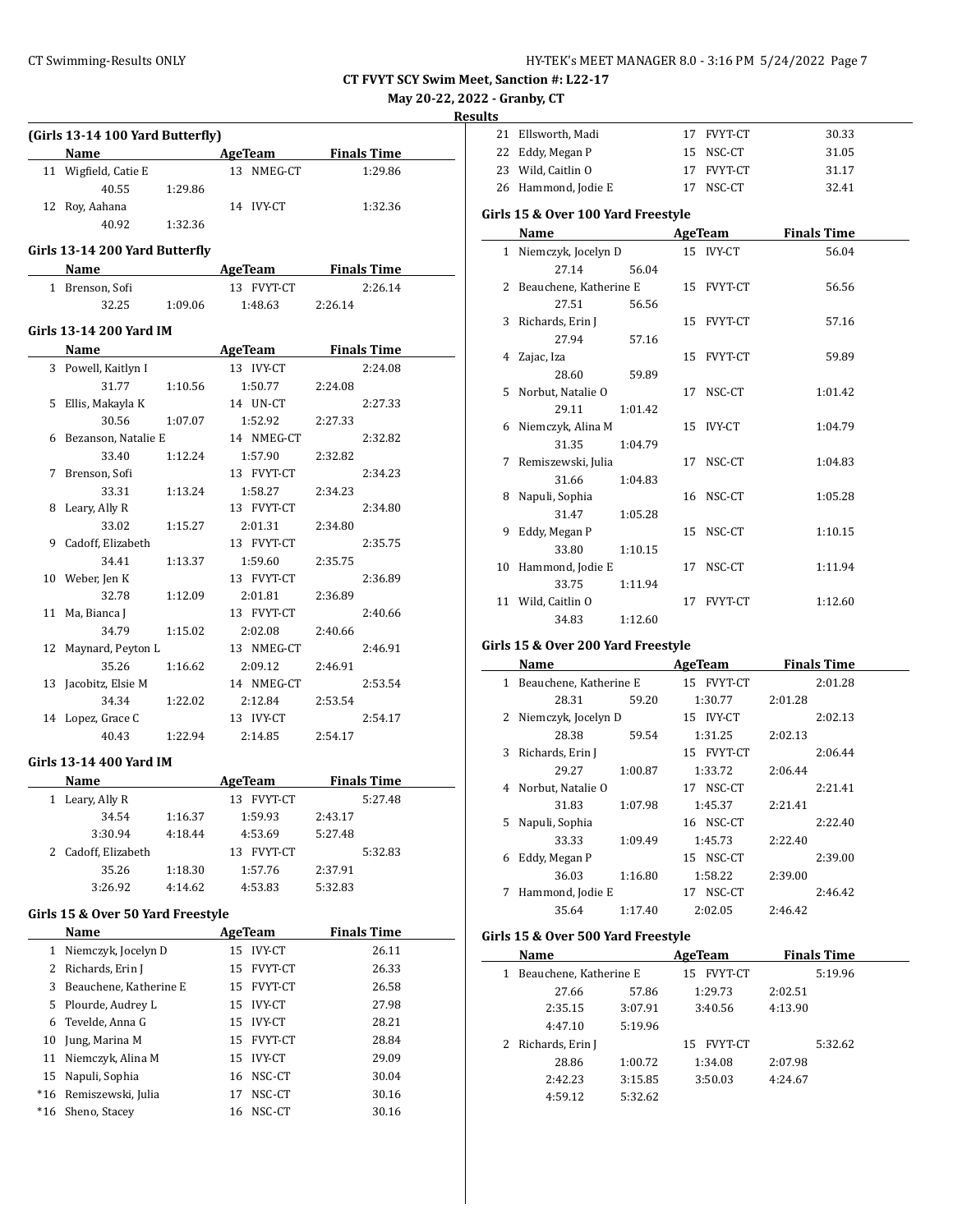**May 20-22, 2022 - Granby, CT**

**Results**

 $\overline{\phantom{0}}$ 

|    | (Girls 15 & Over 500 Yard Freestyle) |         |    |                |         |                    |  |
|----|--------------------------------------|---------|----|----------------|---------|--------------------|--|
|    | Name                                 |         |    | <b>AgeTeam</b> |         | <b>Finals Time</b> |  |
|    | 3 Tevelde, Anna G                    |         |    | 15 IVY-CT      |         | 5:38.30            |  |
|    | 30.25                                | 1:04.22 |    | 1:38.92        | 2:13.59 |                    |  |
|    | 2:47.91                              | 3:22.27 |    | 3:56.85        | 4:31.10 |                    |  |
|    | 5:05.25                              | 5:38.30 |    |                |         |                    |  |
|    | 5 Tevelde, Ella M                    |         |    | 15 IVY-CT      |         | 5:45.34            |  |
|    | 31.15                                | 1:05.58 |    | 1:40.57        | 2:15.62 |                    |  |
|    | 2:51.15                              | 3:25.95 |    | 4:00.60        | 4:35.96 |                    |  |
|    | 5:11.21                              | 5:45.34 |    |                |         |                    |  |
|    | 10 Remiszewski, Julia                |         |    | 17 NSC-CT      |         | 6:15.42            |  |
|    | 33.46                                | 1:10.53 |    | 1:48.74        | 2:26.52 |                    |  |
|    | 3:05.02                              | 3:43.30 |    | 4:22.40        | 5:01.22 |                    |  |
|    | 5:39.13                              | 6:15.42 |    |                |         |                    |  |
|    | 11 Ellsworth, Madi                   |         |    | 17 FVYT-CT     |         | 6:15.85            |  |
|    | 33.01                                | 1:10.35 |    | 1:48.13        | 2:26.04 |                    |  |
|    | 3:04.70                              | 3:43.27 |    | 4:22.18        | 5:01.07 |                    |  |
|    | 5:39.28                              | 6:15.85 |    |                |         |                    |  |
| 12 | Napuli, Sophia                       |         |    | 16 NSC-CT      |         | 6:39.22            |  |
|    | 34.12                                | 1:12.76 |    | 1:52.52        | 2:33.32 |                    |  |
|    | 3:14.86                              | 3:56.15 |    | 4:38.00        | 5:19.10 |                    |  |
|    | 5:58.92                              | 6:39.22 |    |                |         |                    |  |
|    | 16 Sheno, Stacey                     |         |    | 16 NSC-CT      |         | 7:27.31            |  |
|    | 35.49                                | 1:16.44 |    | 1:59.35        | 2:44.28 |                    |  |
|    | 3:30.48                              | 4:17.92 |    | 5:04.62        | 5:52.59 |                    |  |
|    | 6:42.00                              | 7:27.31 |    |                |         |                    |  |
|    |                                      |         |    |                |         |                    |  |
|    | Women 15 & Over 1000 Yard Freestyle  |         |    |                |         |                    |  |
|    | Name                                 |         |    | <b>AgeTeam</b> |         | <b>Finals Time</b> |  |
|    | 1 Beauchene, Katherine E             |         |    | 15 FVYT-CT     |         | 11:14.44           |  |
|    | 2 Norbut, Natalie O                  |         |    | 17 NSC-CT      |         | 13:18.53           |  |
|    | Girls 15 & Over 100 Yard Backstroke  |         |    |                |         |                    |  |
|    | <b>Name</b>                          |         |    | AgeTeam        |         | <b>Finals Time</b> |  |
|    | 1 Beauchene, Katherine E             |         |    | 15 FVYT-CT     |         | 1:02.70            |  |
|    | 30.27                                | 1:02.70 |    |                |         |                    |  |
|    | 3 Remiszewski, Julia                 |         |    | 17 NSC-CT      |         | 1:11.83            |  |
|    | 34.76                                | 1:11.83 |    |                |         |                    |  |
|    | 4 Plourde, Audrey L                  |         |    | 15 IVY-CT      |         | 1:12.29            |  |
|    | 34.56                                | 1:12.29 |    |                |         |                    |  |
| 7  | Jung, Marina M                       |         |    | 15 FVYT-CT     |         | 1:13.28            |  |
|    | 35.54                                | 1:13.28 |    |                |         |                    |  |
| 8  | Ellsworth, Madi                      |         | 17 | FVYT-CT        |         | 1:13.38            |  |
|    | 36.03                                | 1:13.38 |    |                |         |                    |  |
| 10 | Napuli, Sophia                       |         | 16 | NSC-CT         |         | 1:15.32            |  |
|    | 36.36                                | 1:15.32 |    |                |         |                    |  |
| 16 | Eddy, Megan P                        |         | 15 | NSC-CT         |         | 1:21.47            |  |
|    | 39.72                                | 1:21.47 |    |                |         |                    |  |
| 19 | Wild, Caitlin O                      |         | 17 | FVYT-CT        |         | 1:24.54            |  |
|    | 42.54                                | 1:24.54 |    |                |         |                    |  |
| 20 | Hammond, Jodie E                     |         | 17 | NSC-CT         |         | 1:25.39            |  |
|    | 40.64                                | 1:25.39 |    |                |         |                    |  |
|    |                                      |         |    |                |         |                    |  |

### **Girls 15 & Over 200 Yard Backstroke**

| Name |                          |         | AgeTeam    | <b>Finals Time</b> |  |
|------|--------------------------|---------|------------|--------------------|--|
|      | 1 Beauchene, Katherine E |         | 15 FVYT-CT | 2:20.70            |  |
|      | 34.55                    | 1:10.01 | 1:45.70    | 2:20.70            |  |

| LЭ |                      |         |               |         |         |
|----|----------------------|---------|---------------|---------|---------|
|    | 2 Remiszewski, Julia |         | NSC-CT<br>17  |         | 2:32.88 |
|    | 35.85                | 1:14.77 | 1:54.00       | 2:32.88 |         |
| 3. | Ellsworth, Madi      |         | FVYT-CT<br>17 |         | 2:34.24 |
|    | 36.72                | 1:15.94 | 1:56.46       | 2:34.24 |         |
|    | Wild, Caitlin O      |         | 17 FVYT-CT    |         | 2:53.57 |
|    | 41.78                | 1:25.33 | 2:09.53       | 2:53.57 |         |
|    |                      |         |               |         |         |

# **Girls 15 & Over 100 Yard Breaststroke**

|   | Name                   |         |    | AgeTeam        | <b>Finals Time</b> |  |
|---|------------------------|---------|----|----------------|--------------------|--|
|   | 2 Stephenson, Hannah R |         | 17 | <b>FVYT-CT</b> | 1:17.85            |  |
|   | 37.50                  | 1:17.85 |    |                |                    |  |
|   | 3 Jung, Marina M       |         |    | 15 FVYT-CT     | 1:24.53            |  |
|   | 40.36                  | 1:24.53 |    |                |                    |  |
| 6 | Wild, Caitlin O        |         | 17 | <b>FVYT-CT</b> | 1:29.23            |  |
|   | 42.78                  | 1:29.23 |    |                |                    |  |
|   | 12 Eddy, Megan P       |         | 15 | NSC-CT         | 1:37.75            |  |
|   | 46.38                  | 1:37.75 |    |                |                    |  |
|   | 14 Hammond, Jodie E    |         | 17 | NSC-CT         | 1:40.49            |  |
|   | 46.06                  | 1:40.49 |    |                |                    |  |

#### **Girls 15 & Over 200 Yard Breaststroke**

| Name |                     | AgeTeam | <b>Finals Time</b> |         |  |
|------|---------------------|---------|--------------------|---------|--|
|      | 1 Richards, Erin J  |         | 15 FVYT-CT         | 2:41.19 |  |
|      | 37.21               | 1:18.38 | 1:59.72            | 2:41.19 |  |
|      | 2 Norbut, Natalie O |         | 17 NSC-CT          | 3:03.85 |  |
|      | 40.34               | 1:27.55 | 2:15.99            | 3:03.85 |  |

# **Girls 15 & Over 100 Yard Butterfly**

# **Girls 15 & Over 200 Yard Butterfly**

| Name |                     |         | AgeTeam   | <b>Finals Time</b> |         |  |
|------|---------------------|---------|-----------|--------------------|---------|--|
|      | 2 Plourde, Audrey L |         | 15 IVY-CT |                    | 2:36.25 |  |
|      | 33.96               | 1:13.37 | 1:54.21   | 2:36.25            |         |  |
|      | 3 Niemczyk, Alina M |         | 15 IVY-CT |                    | 2:41.28 |  |
|      | 35.08               | 1:16.08 | 2:00.39   | 2:41.28            |         |  |

#### **Girls 15 & Over 200 Yard IM**

| Name                   |         | AgeTeam        | <b>Finals Time</b> |
|------------------------|---------|----------------|--------------------|
| 1 Niemczyk, Jocelyn D  |         | 15 IVY-CT      | 2:16.36            |
| 29.70                  | 1:06.02 | 1:44.97        | 2:16.36            |
| 2 Richards, Erin J     |         | 15 FVYT-CT     | 2:16.41            |
| 29.57                  | 1:03.86 | 1:45.74        | 2:16.41            |
| 4 Stephenson, Hannah R |         | <b>FVYT-CT</b> | 2:25.91            |
| 32.14                  | 1:09.96 | 1:52.68        | 2:25.91            |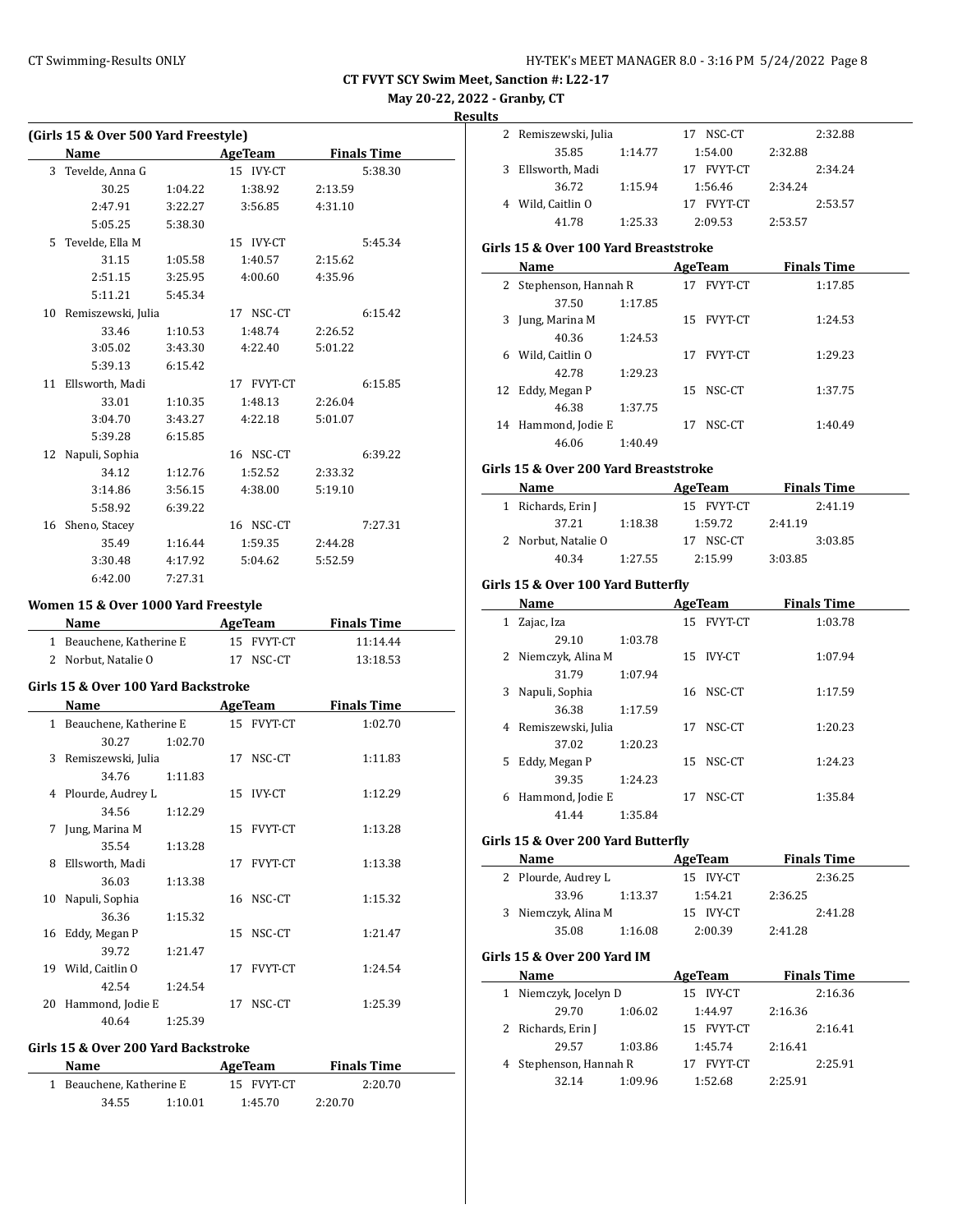# **May 20-22, 2022 - Granby, CT**

### **Results**

|              | Girls 200 Yard Freestyle Relay |         |         |                              | 11<br>Ma            |
|--------------|--------------------------------|---------|---------|------------------------------|---------------------|
|              | <b>Team</b>                    |         | Relay   | <b>Finals Time</b>           | Slo<br>12           |
| $\mathbf{1}$ | <b>FVYT-CT</b>                 |         | A       | 1:49.72                      | 13<br>Mu            |
|              |                                |         |         |                              | Rei<br>14           |
|              | 1) Richards, Erin J 15         |         |         | 2) Stephenson, Hannah R 17   | 15<br>Bra           |
|              | 3) Weber, Jen K 13             |         |         | 4) Beauchene, Katherine E 15 | 16<br>Ga            |
|              | 27.18                          | 54.73   | 1:23.85 | 1:49.72                      | 0h<br>17            |
| 2            | <b>IVY-CT</b>                  |         | A       | 1:51.34                      |                     |
|              | 1) Plourde, Audrey L 15        |         |         | 2) Tevelde, Anna G 15        | Boys $100$          |
|              | 3) Tevelde, Ella M 15          |         |         | 4) Niemczyk, Jocelyn D 15    | Na                  |
|              | 29.36                          | 57.46   | 1:25.04 | 1:51.34                      | Vil<br>$\mathbf{1}$ |
| 3            | <b>FVYT-CT</b>                 |         | R       | 1:56.63                      |                     |
|              | 1) Ellsworth, Madi 17          |         |         | 2) Ellis, Makayla K 14       | Ch<br>2             |
|              | 3) Brenson, Sofi 13            |         |         | 4) Leary, Ally R 13          |                     |
|              | 30.64                          | 58.40   | 1:28.03 | 1:56.63                      | Eld<br>3            |
| 4            | <b>FVYT-CT</b>                 |         | C       | 2:02.91                      |                     |
|              | 1) Jung, Marina M 15           |         |         | 2) Foley, Heather 14         | Rei<br>4            |
|              | 3) Ma, Bianca J 13             |         |         | 4) Cadoff, Elizabeth 13      | 5.<br>Dis           |
|              | 29.82                          | 1:02.10 | 1:32.80 | 2:02.91                      |                     |
| 5            | NSC-CT                         |         | A       | 2:03.07                      | Dia<br>6            |
|              | 1) Napuli, Sophia 16           |         |         | 2) Hammond, Jodie E 17       |                     |
|              | 3) Sheno, Stacey 16            |         |         | 4) Remiszewski, Julia 17     | 7<br>Mu             |
|              | 31.06                          | 1:03.67 | 1:33.45 | 2:03.07                      |                     |

### **Girls 400 Yard Medley Relay**

|               | Team                     |         | Relay                 | <b>Finals Time</b>           |  |
|---------------|--------------------------|---------|-----------------------|------------------------------|--|
| $\mathbf{1}$  | <b>FVYT-CT</b>           |         | A                     | 4:34.51                      |  |
|               | 1) Richards, Erin J 15   |         |                       | 2) Cadoff, Elizabeth 13      |  |
|               | 3) Zajac, Iza 15         |         |                       | 4) Beauchene, Katherine E 15 |  |
|               | 30.96                    | 1:03.39 | 1:42.56               | 2:27.00                      |  |
|               | 2:56.53                  | 3:31.44 | 4:00.85               | 4:34.51                      |  |
| $\mathcal{L}$ | <b>FVYT-CT</b>           |         | B                     | 4:49.02                      |  |
|               | 1) Weber, Jen K 13       |         |                       | 2) Wild, Caitlin 0 17        |  |
|               | 3) Brenson, Sofi 13      |         | 4) Leary, Ally R 13   |                              |  |
|               | 34.29                    | 1:11.58 | 1:52.51               | 2:38.14                      |  |
|               | 3:09.70                  | 3:48.56 | 4:16.71               | 4:49.02                      |  |
| 3             | <b>FVYT-CT</b>           |         | C                     | 4:55.59                      |  |
|               | 1) Ma, Bianca J 13       |         |                       | 2) Carroll, Ava G 14         |  |
|               | 3) Ellis, Makayla K 14   |         | 4) Ellsworth, Madi 17 |                              |  |
|               | 35.47                    | 1:13.54 | 1:55.57               | 2:41.91                      |  |
|               | 3:12.93                  | 3:49.97 | 4:21.07               | 4:55.59                      |  |
| 4             | NSC-CT                   |         | A                     | 4:58.57                      |  |
|               | 1) Remiszewski, Julia 17 |         |                       | 2) Remiszewski, Gabby N 13   |  |
|               | 3) Norbut, Natalie 0 17  |         |                       | 4) Napuli, Sophia 16         |  |
|               | 34.98                    | 1:14.00 | 1:53.38               | 2:38.96                      |  |
|               | 3:11.07                  | 3:52.34 | 4:23.62               | 4:58.57                      |  |

### **Boys 10 & Under 50 Yard Freestyle**

|    | Name                            |    | AgeTeam       | <b>Finals Time</b> |
|----|---------------------------------|----|---------------|--------------------|
|    | 1 Villarreal Rodriguez, Roberto | 10 | CDOG-CT       | 29.87              |
| 2  | Brokin, Daniel                  | 10 | NSC-CT        | 35.19              |
| 3  | Chan, William                   | 8  | <b>IVY-CT</b> | 35.85              |
| 4  | Longo, Easton Y                 | 10 | WRTS-CT       | 36.80              |
| 5  | Miller, Harry L                 | 9  | NMEG-CT       | 38.10              |
| 6  | Hurt, Samuel S                  | 10 | TAC-CT        | 39.25              |
| 7  | Dunnuck, Calen L                | 10 | UN-CT         | 39.32              |
| 8  | Welnicki, Grant T               | 9  | <b>IVY-CT</b> | 40.44              |
| 9  | Elder, Nathaniel H              | 9  | CDOG-CT       | 40.51              |
| 10 | Diaz, Xavier H                  |    | UN-CT         | 40.66              |

| 11 Martin, Anderson G | 8   | TAC-CT         | 40.91 |
|-----------------------|-----|----------------|-------|
| 12 Slogesky, James    | 10  | IVY-CT         | 41.34 |
| 13 Murray, Nathan N   | 10. | NSC-CT         | 43.03 |
| 14 Reid. Ollie W      | 8   | <b>FVYT-CT</b> | 43.19 |
| 15 Brandom, Gregory L | 9   | CDOG-CT        | 46.06 |
| 16 Gardner, Myles L   | 9   | NMEG-CT        | 46.25 |
| Oh, Levi S            |     | NSC-CT         | 55.85 |

### **Boys 10 & Under 100 Yard Freestyle**

|    | Name                            |         |    | <b>AgeTeam</b> | <b>Finals Time</b> |
|----|---------------------------------|---------|----|----------------|--------------------|
|    | 1 Villarreal Rodriguez, Roberto |         |    | 10 CDOG-CT     | 1:06.66            |
|    | 32.39                           | 1:06.66 |    |                |                    |
| 2  | Chan, William                   |         | 8  | IVY-CT         | 1:20.55            |
|    | 38.14                           | 1:20.55 |    |                |                    |
| 3  | Elder, Nathaniel H              |         | 9  | CDOG-CT        | 1:32.78            |
|    | 43.08                           | 1:32.78 |    |                |                    |
| 4  | Reid, Ollie W                   |         | 8  | <b>FVYT-CT</b> | 1:35.34            |
| 5. | Discenza, Connor J              |         | 8  | <b>FVYT-CT</b> | 1:36.21            |
|    | 45.79                           | 1:36.21 |    |                |                    |
| 6  | Diaz, Xavier H                  |         | 9  | UN-CT          | 1:38.27            |
|    | 46.46                           | 1:38.27 |    |                |                    |
| 7  | Murray, Nathan N                |         | 10 | NSC-CT         | 1:40.56            |
|    | 47.78                           | 1:40.56 |    |                |                    |
| 8  | Sharma, Neel C                  |         | 10 | NSC-CT         | 1:45.16            |
|    | 49.45                           | 1:45.16 |    |                |                    |
| 9  | Oh, Levi S                      |         | 7  | NSC-CT         | 2:00.21            |
|    | 57.05                           | 2:00.21 |    |                |                    |
|    | Gvinter, Liam M                 |         | 10 | FVYT-CT        | DQ                 |
|    | 1:33.43                         | DO.     |    |                |                    |

### **Boys 10 & Under 200 Yard Freestyle**

| Name                            |         | AgeTeam       |         | <b>Finals Time</b> |
|---------------------------------|---------|---------------|---------|--------------------|
| 1 Villarreal Rodriguez, Roberto |         | 10 CDOG-CT    |         | 2:22.46            |
| 32.13                           | 1:08.73 | 1:46.49       | 2:22.46 |                    |
| 2 Brokin, Daniel                |         | NSC-CT<br>10. |         | 2:49.16            |
| 37.74                           | 1.2127  | 2:06.05       | 2:49.16 |                    |

# **Boys 10 & Under 50 Yard Backstroke**

| Name |                               |    | AgeTeam       | <b>Finals Time</b> |
|------|-------------------------------|----|---------------|--------------------|
| 1    | Villarreal Rodriguez, Roberto | 10 | CDOG-CT       | 35.08              |
| 2    | Chan, William                 | 8  | <b>IVY-CT</b> | 40.68              |
| 3    | Miller, Harry L               | 9  | NMEG-CT       | 43.93              |
| 4    | Dunnuck, Calen L              | 10 | UN-CT         | 44.34              |
| 5    | Welnicki, Grant T             | 9  | <b>IVY-CT</b> | 44.54              |
| 6    | Diaz, Xavier H                | 9  | UN-CT         | 48.32              |
| 7    | Elder, Nathaniel H            | 9  | CDOG-CT       | 48.92              |
| 8    | Reid, Ollie W                 | 8  | FVYT-CT       | 48.96              |
| 9    | Brandom, Gregory L            | 9  | CDOG-CT       | 49.81              |
| 10   | Murray, Nathan N              | 10 | NSC-CT        | 49.92              |
| 11   | Gardner, Myles L              | 9  | NMEG-CT       | 52.39              |
| 12   | Martin, Anderson G            | 8  | TAC-CT        | 54.00              |
| 13   | Slogesky, James               | 10 | <b>IVY-CT</b> | 56.28              |
| 14   | Hurt, Samuel S                | 10 | TAC-CT        | 56.34              |
| 15   | Oh, Levi S                    | 7  | NSC-CT        | 1:03.65            |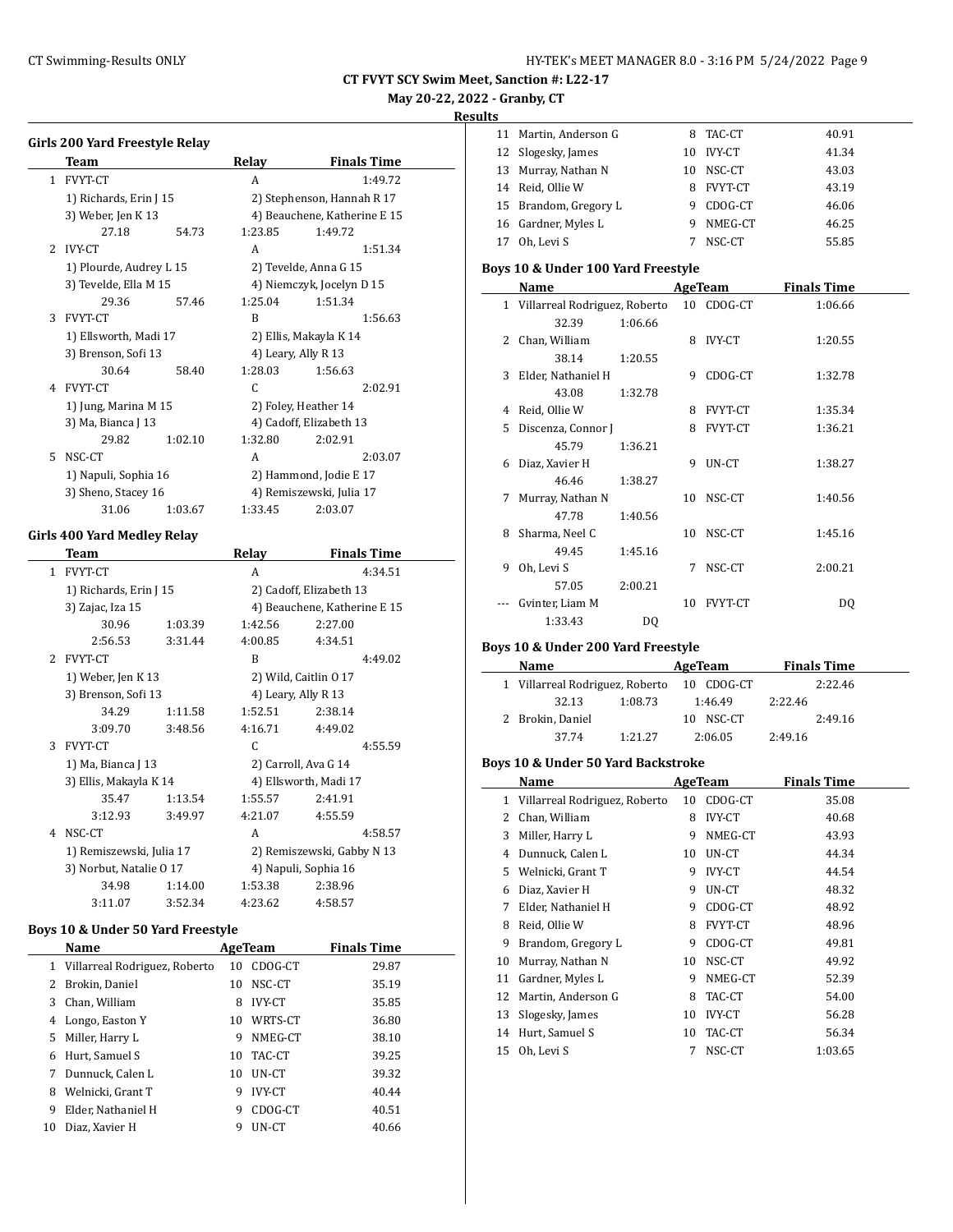| HY-TEK's MEET MANAGER 8.0 - 3:16 PM 5/24/2022 Page 10 |  |  |
|-------------------------------------------------------|--|--|
|-------------------------------------------------------|--|--|

# **May 20-22, 2022 - Granby, CT**

**Results**

|          | Boys 10 & Under 100 Yard Backstroke                                                                                                                                                                                            |    |            |                                      |  |
|----------|--------------------------------------------------------------------------------------------------------------------------------------------------------------------------------------------------------------------------------|----|------------|--------------------------------------|--|
|          | <b>Example 2 AgeTeam</b> Finals Time<br>Name                                                                                                                                                                                   |    |            |                                      |  |
|          | 1 Villarreal Rodriguez, Roberto                                                                                                                                                                                                |    | 10 CDOG-CT | 1:16.76                              |  |
|          | 37.39<br>1:16.76                                                                                                                                                                                                               |    |            |                                      |  |
|          | 2 Brokin, Daniel                                                                                                                                                                                                               |    | 10 NSC-CT  | 1:28.03                              |  |
|          | 44.18<br>1:28.03                                                                                                                                                                                                               |    |            |                                      |  |
|          | 3 Discenza, Connor J                                                                                                                                                                                                           |    | 8 FVYT-CT  | 1:39.39                              |  |
|          | 51.04<br>1:39.39                                                                                                                                                                                                               |    |            |                                      |  |
|          | 4 Gvinter, Liam M                                                                                                                                                                                                              |    | 10 FVYT-CT | 1:44.14                              |  |
|          | 49.61<br>1:44.14                                                                                                                                                                                                               |    |            |                                      |  |
|          | 5 Oh, Levi S                                                                                                                                                                                                                   |    | 7 NSC-CT   | 2:11.51                              |  |
|          | 1:01.03<br>2:11.51                                                                                                                                                                                                             |    |            |                                      |  |
|          | 6 Sharma, Neel C                                                                                                                                                                                                               |    | 10 NSC-CT  | 2:17.87                              |  |
|          | 1:03.76<br>2:17.87                                                                                                                                                                                                             |    |            |                                      |  |
|          |                                                                                                                                                                                                                                |    |            |                                      |  |
|          | Boys 10 & Under 50 Yard Breaststroke                                                                                                                                                                                           |    |            |                                      |  |
|          | Name                                                                                                                                                                                                                           |    |            | <b>Example 2 AgeTeam</b> Finals Time |  |
|          | 1 Jiang, Kevin                                                                                                                                                                                                                 |    | 10 IVY-CT  | 43.68                                |  |
|          | 2 Elder, Nathaniel H                                                                                                                                                                                                           |    | 9 CDOG-CT  | 48.31                                |  |
|          | 3 Brokin, Daniel                                                                                                                                                                                                               |    | 10 NSC-CT  | 48.60                                |  |
|          | 4 Diaz, Xavier H                                                                                                                                                                                                               |    | 9 UN-CT    | 48.95                                |  |
|          | 5 Reid, Ollie W                                                                                                                                                                                                                |    | 8 FVYT-CT  | 52.80                                |  |
|          | 6 Sharma, Neel C                                                                                                                                                                                                               |    | 10 NSC-CT  | 1:05.20                              |  |
|          | --- Discenza, Connor J                                                                                                                                                                                                         |    | 8 FVYT-CT  | DQ                                   |  |
|          | --- Murray, Nathan N                                                                                                                                                                                                           |    | 10 NSC-CT  | DQ                                   |  |
|          | Boys 10 & Under 100 Yard Breaststroke                                                                                                                                                                                          |    |            |                                      |  |
|          | Name and the state of the state of the state of the state of the state of the state of the state of the state of the state of the state of the state of the state of the state of the state of the state of the state of the s |    |            | AgeTeam Finals Time                  |  |
|          | 1 Longo, Easton Y                                                                                                                                                                                                              |    | 10 WRTS-CT | 1:41.79                              |  |
|          | 47.16<br>1:41.79                                                                                                                                                                                                               |    |            |                                      |  |
|          | 2 Diaz, Xavier H                                                                                                                                                                                                               |    | 9 UN-CT    | 1:42.71                              |  |
|          | 48.69<br>1:42.71                                                                                                                                                                                                               |    |            |                                      |  |
|          | 3 Brokin, Daniel                                                                                                                                                                                                               |    | 10 NSC-CT  | 1:43.62                              |  |
|          | 49.20<br>1:43.62                                                                                                                                                                                                               |    |            |                                      |  |
|          | 4 Reid, Ollie W                                                                                                                                                                                                                |    | 8 FVYT-CT  | 1:48.64                              |  |
|          | 53.08<br>1:48.64                                                                                                                                                                                                               |    |            |                                      |  |
|          | 5 Elder, Nathaniel H                                                                                                                                                                                                           |    | 9 CDOG-CT  | 1:50.52                              |  |
|          | 51.19<br>1:50.52                                                                                                                                                                                                               |    |            |                                      |  |
|          | 6 Murray, Nathan N                                                                                                                                                                                                             |    | 10 NSC-CT  | 1:50.91                              |  |
|          | 53.40<br>1:50.91                                                                                                                                                                                                               |    |            |                                      |  |
| 7        | Brandom, Gregory L                                                                                                                                                                                                             |    | 9 CDOG-CT  | 1:53.28                              |  |
|          | 54.04<br>1:53.28                                                                                                                                                                                                               |    |            |                                      |  |
| 8        | Hurt, Samuel S                                                                                                                                                                                                                 |    | 10 TAC-CT  | 2:21.91                              |  |
|          | 1:05.66<br>2:21.91                                                                                                                                                                                                             |    |            |                                      |  |
| $\cdots$ | Gardner, Myles L                                                                                                                                                                                                               |    | 9 NMEG-CT  | DQ                                   |  |
| ---      | Dunnuck, Calen L                                                                                                                                                                                                               | 10 | UN-CT      | <b>DQ</b>                            |  |
|          | 1:19.92<br>DQ                                                                                                                                                                                                                  |    |            |                                      |  |
|          |                                                                                                                                                                                                                                |    |            |                                      |  |
|          | Boys 10 & Under 50 Yard Butterfly                                                                                                                                                                                              |    |            |                                      |  |
|          | <b>Name</b>                                                                                                                                                                                                                    |    | AgeTeam    | <b>Finals Time</b>                   |  |
|          | 1 Jiang, Kevin                                                                                                                                                                                                                 |    | 10 IVY-CT  | 41.79                                |  |
|          | 2 Chan, William                                                                                                                                                                                                                |    | 8 IVY-CT   | 42.40                                |  |
|          | 3 Gvinter, Liam M                                                                                                                                                                                                              | 10 | FVYT-CT    | 50.49                                |  |
|          | 4 Murray, Nathan N                                                                                                                                                                                                             |    | 10 NSC-CT  | 50.56                                |  |
|          |                                                                                                                                                                                                                                |    |            |                                      |  |

--- Elder, Nathaniel H 9 CDOG-CT DQ --- Diaz, Xavier H 9 UN-CT DQ

|    | Boys 10 & Under 100 Yard Butterfly<br>Name        |    | AgeTeam        |         | <b>Finals Time</b> |
|----|---------------------------------------------------|----|----------------|---------|--------------------|
|    | Gvinter, Liam M                                   |    | 10 FVYT-CT     |         | DQ                 |
|    |                                                   |    |                |         |                    |
|    | Boys 10 & Under 200 Yard IM<br>Name               |    | <b>AgeTeam</b> |         | <b>Finals Time</b> |
|    | 1 Villarreal Rodriguez, Roberto                   |    | 10 CDOG-CT     |         | 2:49.61            |
|    | 37.22<br>1:19.94                                  |    | 2:12.51        | 2:49.61 |                    |
|    | 2 Brokin, Daniel                                  |    | 10 NSC-CT      |         | 3:22.31            |
|    | 47.45<br>1:38.07                                  |    | 2:39.76        | 3:22.31 |                    |
|    |                                                   |    |                |         |                    |
|    | Boys 11-12 50 Yard Freestyle<br>Name              |    | AgeTeam        |         | <b>Finals Time</b> |
|    | 1 Feng, Ethan W                                   |    | 12 IVY-CT      |         | 28.35              |
|    | 2 Hadden, Fisher B                                |    | 12 IVY-CT      |         |                    |
|    |                                                   |    |                |         | 29.05              |
|    | 3 Forero, Sam                                     |    | 12 FVYT-CT     |         | 29.74              |
|    | 4 Burns, Sam                                      |    | 12 WRTS-CT     |         | 31.50              |
|    | 5 Gerber, Jackson                                 |    | 11 IVY-CT      |         | 33.26              |
|    | 6 Huh, Jin S                                      |    | 12 NMEG-CT     |         | 33.75              |
| 7  | Stambler, Ari N                                   |    | 12 FVYT-CT     |         | 33.96              |
| 8  | Jin, Justin                                       |    | 11 IVY-CT      |         | 35.89              |
| 9  | Foster-Salters, Kobi T                            |    | 12 NSC-CT      |         | 35.91              |
| 10 | Kiely, Cade M                                     |    | 12 FVYT-CT     |         | 36.51              |
| 11 | Salomonsson, Will G                               |    | 11 FVYT-CT     |         | 39.61              |
| 12 | Abdelmalek, Beshoy                                |    | 11 NMEG-CT     |         | 40.31              |
| 13 | Sankaran, Rishikesh T                             |    | 11 IVY-CT      |         | 43.26              |
| 14 | Mulligan, Finbarr                                 |    | 11 FVYT-CT     |         | 48.71              |
| 15 | Bhatt, Tej F                                      | 12 | NSC-CT         |         | 57.00              |
|    | Boys 11-12 100 Yard Freestyle                     |    |                |         |                    |
|    | Name                                              |    | AgeTeam        |         | <b>Finals Time</b> |
|    | 1 Feng, Ethan W                                   | 12 | <b>IVY-CT</b>  |         | 1:01.54            |
|    | 29.42<br>1:01.54                                  |    |                |         |                    |
| 2  | Grady, Garrett W                                  | 12 | FVYT-CT        |         | 1:04.56            |
| 3  | Forero, Sam                                       | 12 | FVYT-CT        |         | 1:04.92            |
|    | 31.47<br>1:04.92                                  |    |                |         |                    |
|    | 4 Lu, Nathan N                                    | 12 | NSC-CT         |         | 1:10.22            |
|    | 34.03<br>1:10.22                                  |    |                |         |                    |
| 5  | Lieto, Jace C                                     | 12 | UN-CT          |         | 1:14.80            |
|    | 34.85<br>1:14.80                                  |    |                |         |                    |
|    | 6 Stambler, Ari N                                 |    | 12 FVYT-CT     |         | 1:18.01            |
|    | 7 Maciaszek, Aiden T                              |    | 11 CDOG-CT     |         | 1:21.15            |
|    | 39.59<br>1:21.15                                  |    |                |         |                    |
| 8  | Velagapudi, Ronith                                |    | 11 IVY-CT      |         | 1:25.93            |
|    | 41.43<br>1:25.93                                  |    |                |         |                    |
| 9  | Kiely, Cade M                                     |    | 12 FVYT-CT     |         | 1:27.56            |
|    | 40.89<br>1:27.56                                  |    |                |         |                    |
| 10 | Salomonsson, Will G                               |    | 11 FVYT-CT     |         | 1:29.56            |
|    | 1:29.56                                           |    |                |         |                    |
|    | 40.19<br>Banerjee, Shreyansh                      |    |                |         |                    |
| 11 |                                                   |    | 12 IVY-CT      |         | 1:38.29            |
|    | 46.46<br>1:38.29                                  |    |                |         |                    |
| 12 | Tang, Daniel B                                    | 11 | CDOG-CT        |         | 1:38.59            |
|    |                                                   |    |                |         |                    |
|    | 48.53<br>1:38.59<br>Boys 11-12 200 Yard Freestyle |    |                |         |                    |

| Name            |         | AgeTeam   | <b>Finals Time</b> |  |
|-----------------|---------|-----------|--------------------|--|
| 1 Feng, Ethan W |         | 12 IVY-CT | 2:16.38            |  |
| 30.26           | 1:04.13 | 1:37.04   | 2:16.38            |  |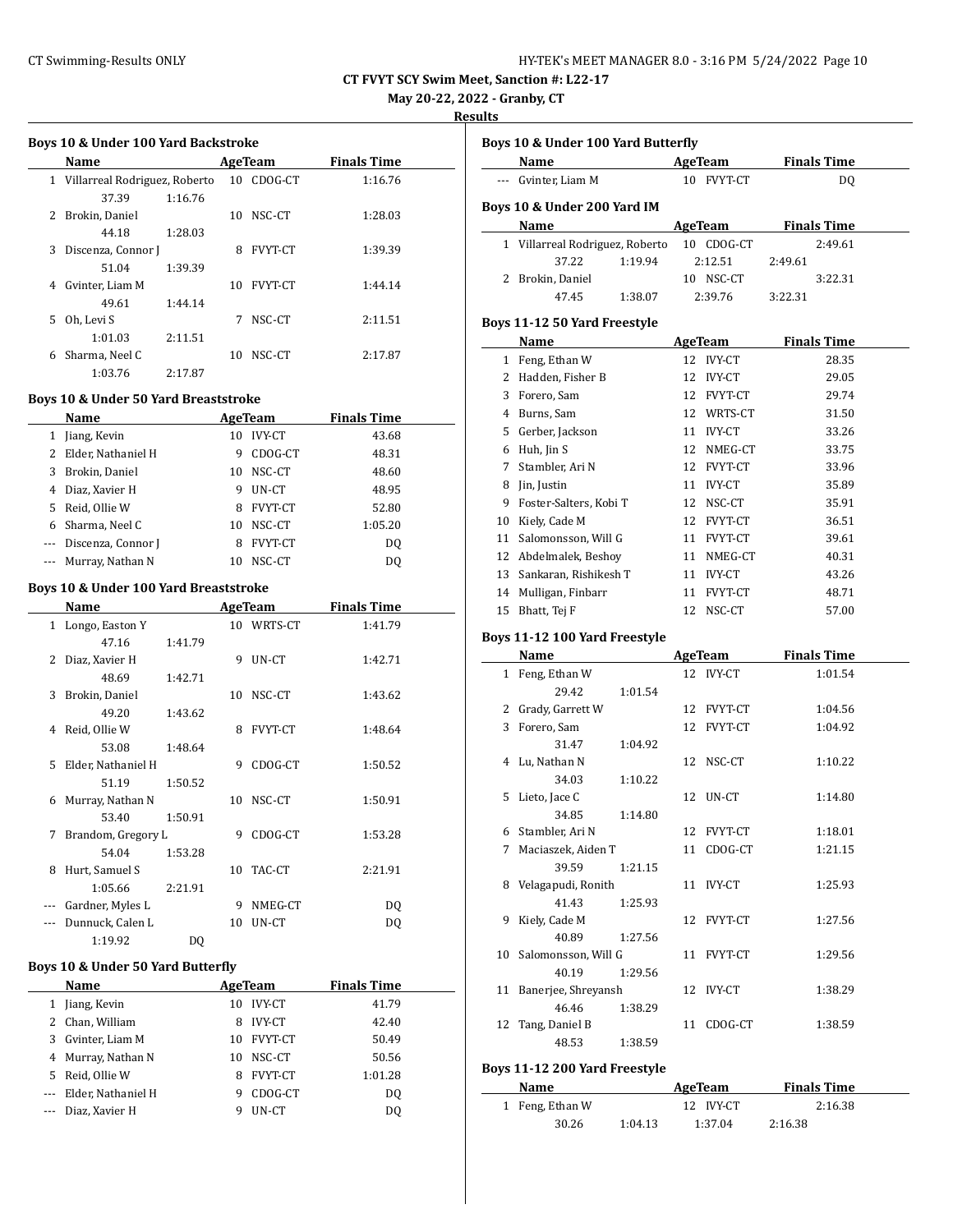**May 20-22, 2022 - Granby, CT**

#### **Results**

|    | Boys 11-12 500 Yard Freestyle<br>Name                   | AgeTeam               | <b>Finals Time</b> |  |
|----|---------------------------------------------------------|-----------------------|--------------------|--|
|    | 1 Feng, Ethan W                                         | 12 IVY-CT             | 5:57.65            |  |
|    |                                                         |                       |                    |  |
|    | <b>Boys 11-12 50 Yard Backstroke</b>                    |                       |                    |  |
|    | Name                                                    | <b>AgeTeam</b>        | <b>Finals Time</b> |  |
|    | 1 Cadoff, Ryan                                          | 11 FVYT-CT            | 35.90              |  |
|    | 2 Grady, Garrett W                                      | 12 FVYT-CT            | 36.78              |  |
|    | 3 Forero, Sam                                           | 12 FVYT-CT            | 37.15              |  |
|    | 4 Sun, Owen C                                           | 12 CDOG-CT            | 37.25              |  |
|    | 5 Feng, Ethan W                                         | 12 IVY-CT             | 37.29              |  |
|    | 6 Burns, Sam                                            | 12 WRTS-CT            | 38.82              |  |
|    | 7 Huh, Jin S                                            | 12 NMEG-CT            | 41.81              |  |
|    | 8 Gerber, Jackson                                       | 11 IVY-CT             | 42.82              |  |
|    | 9 Kiely, Cade M                                         | 12 FVYT-CT            | 42.99              |  |
|    | 10 Jin, Justin                                          | 11 IVY-CT             | 44.52              |  |
| 11 | Salomonsson, Will G                                     | 11 FVYT-CT            | 45.90              |  |
|    | 12 Wang, Junyu                                          | 11 NMEG-CT            | 46.75              |  |
|    | 13 Stambler, Ari N                                      | 12 FVYT-CT            | 48.43              |  |
|    | 14 Mulligan, Finbarr                                    | 11 FVYT-CT            | 50.33              |  |
|    | 15 Abdelmalek, Beshov                                   | 11 NMEG-CT            | 58.07              |  |
|    | --- Bhatt, Tej F                                        | 12 NSC-CT             | DQ                 |  |
|    |                                                         |                       |                    |  |
|    | Boys 11-12 100 Yard Backstroke                          |                       |                    |  |
|    | Name                                                    | AgeTeam               | <b>Finals Time</b> |  |
|    | 1 Lieto, Jace C                                         | 12 UN-CT              | 1:22.66            |  |
|    | 39.92<br>1:22.66                                        |                       |                    |  |
|    | 2 Maciaszek, Aiden T                                    | 11 CDOG-CT            | 1:33.45            |  |
|    | 46.20<br>1:33.45                                        |                       |                    |  |
| 3  | Kiely, Cade M                                           | 12 FVYT-CT            | 1:37.77            |  |
|    | 47.32<br>1:37.77                                        |                       |                    |  |
|    | 4 Salomonsson, Will G<br>47.80                          | 11 FVYT-CT            | 1:39.84            |  |
|    | 1:39.84                                                 |                       | 1:40.26            |  |
|    | 5 Wang, Junyu                                           | 11 NMEG-CT            |                    |  |
|    | 48.37<br>1:40.26<br>Tang, Daniel B                      |                       |                    |  |
| 6  |                                                         | 11 CDOG-CT            | 1:51.56            |  |
|    | 2:03.13<br>1:51.56                                      |                       |                    |  |
|    | <b>Boys 11-12 50 Yard Breaststroke</b>                  |                       |                    |  |
|    | <u>Name</u>                                             | <b>AgeTeam</b>        | <b>Finals Time</b> |  |
|    | 1 Lu, Nathan N                                          | 12 NSC-CT             | 38.90              |  |
|    | 2 Lieto, Jace C                                         | 12 UN-CT              | 45.37              |  |
|    | 3 Velagapudi, Ronith                                    | 11 IVY-CT             | 48.56              |  |
|    | 4 Banerjee, Shreyansh                                   | 12 IVY-CT             | 52.71              |  |
|    | 5 Wang, Junyu                                           | 11 NMEG-CT            | 58.14              |  |
|    |                                                         |                       |                    |  |
|    | Boys 11-12 100 Yard Breaststroke                        |                       |                    |  |
|    | Name<br><u>and a state of the state</u><br>1 Burns, Sam | AgeTeam<br>12 WRTS-CT | <b>Finals Time</b> |  |
|    |                                                         |                       | 1:28.14            |  |
|    | 41.17<br>1:28.14                                        |                       |                    |  |
|    | 2 Huh, Jin S                                            | 12 NMEG-CT            | 1:38.11            |  |
|    | 46.85<br>1:38.11                                        |                       |                    |  |
| 3  | Foster-Salters, Kobi T                                  | 12 NSC-CT             | 1:40.16            |  |
|    | 47.71<br>1:40.16                                        |                       |                    |  |
|    | 4 Salomonsson, Will G                                   | 11 FVYT-CT            | 1:57.06            |  |
|    | 54.01<br>1:57.06                                        |                       |                    |  |
| 5  | Sankaran, Rishikesh T                                   | 11 IVY-CT             | 2:03.79            |  |
|    | 1:00.03<br>2:03.79                                      |                       |                    |  |

|     | 6 Wang, Junyu                       |         | 11 | NMEG-CT                 |         | 2:09.41            |  |
|-----|-------------------------------------|---------|----|-------------------------|---------|--------------------|--|
|     | 1:00.98                             | 2:09.41 |    |                         |         |                    |  |
| --- | Cadoff, Ryan                        |         |    | 11 FVYT-CT              |         | DQ                 |  |
|     | 42.52                               | DQ      |    |                         |         |                    |  |
|     | Mulligan, Finbarr                   |         |    | 11 FVYT-CT              |         |                    |  |
|     |                                     |         |    |                         |         | DQ                 |  |
|     | 54.28                               | DQ      |    |                         |         |                    |  |
|     | Boys 11-12 200 Yard Breaststroke    |         |    |                         |         |                    |  |
|     | Name                                |         |    | AgeTeam                 |         | <b>Finals Time</b> |  |
|     |                                     |         |    | 12 FVYT-CT              |         | 3:06.40            |  |
|     | 1 Grady, Garrett W                  |         |    |                         |         |                    |  |
|     | 40.74                               | 1:28.13 |    | 2:17.60                 | 3:06.40 |                    |  |
|     | 2 Velagapudi, Ronith                |         |    | 11 IVY-CT               |         | 3:51.63            |  |
|     | 53.48                               | 1:52.93 |    | 2:53.45                 | 3:51.63 |                    |  |
|     | Boys 11-12 50 Yard Butterfly        |         |    |                         |         |                    |  |
|     |                                     |         |    |                         |         |                    |  |
|     | Name                                |         |    | <b>AgeTeam</b>          |         | <b>Finals Time</b> |  |
|     | 1 Forero, Sam                       |         |    | 12 FVYT-CT              |         | 33.28              |  |
|     | 2 Lu, Nathan N                      |         |    | 12 NSC-CT               |         | 35.44              |  |
|     | 3 Grady, Garrett W                  |         |    | 12 FVYT-CT              |         | 35.66              |  |
|     | 4 Stambler, Ari N                   |         |    | 12 FVYT-CT              |         | 42.03              |  |
|     | 5 Wang, Junyu                       |         |    | 11 NMEG-CT              |         | 51.17              |  |
|     | 6 Salomonsson, Will G               |         |    | 11 FVYT-CT              |         | 55.41              |  |
|     | --- Maciaszek, Aiden T              |         |    | 11 CDOG-CT              |         | <b>DQ</b>          |  |
|     | --- Kiely, Cade M                   |         |    | 12 FVYT-CT              |         | <b>DQ</b>          |  |
|     |                                     |         |    |                         |         |                    |  |
|     | Boys 11-12 100 Yard Butterfly       |         |    |                         |         |                    |  |
|     | Name                                |         |    | <b>AgeTeam</b>          |         | <b>Finals Time</b> |  |
|     | 1 Sun, Owen C                       |         |    | 12 CDOG-CT              |         | 1:18.22            |  |
|     | 36.49                               | 1:18.22 |    |                         |         |                    |  |
|     |                                     |         |    |                         |         |                    |  |
| --- | Stambler, Ari N                     |         |    | 12 FVYT-CT              |         | DQ                 |  |
|     | 43.14                               | DQ      |    |                         |         |                    |  |
|     | Cadoff, Ryan                        |         |    | 11 FVYT-CT              |         | DQ                 |  |
|     | 42.55                               | DQ      |    |                         |         |                    |  |
|     | Jin, Justin                         |         |    | 11 IVY-CT               |         | DQ                 |  |
|     | 47.36                               | DQ      |    |                         |         |                    |  |
|     |                                     |         |    |                         |         |                    |  |
|     | Boys 11-12 200 Yard IM              |         |    |                         |         |                    |  |
|     | Name                                |         |    | <b>AgeTeam</b>          |         | <b>Finals Time</b> |  |
|     | 1 Hadden, Fisher B                  |         |    | 12 IVY-CT               |         | 2:32.10            |  |
|     | 34.54                               | 1:12.62 |    | 1:58.47                 | 2:32.10 |                    |  |
|     | 2 Gerber, Jackson                   |         |    | 11 IVY-CT               |         | 3:12.90            |  |
|     | 1:36.28                             | 3:12.90 |    |                         |         |                    |  |
| 3   | Foster-Salters, Kobi T              |         |    | 12 NSC-CT               |         | 3:29.38            |  |
|     | 48.90                               | 1:44.20 |    | 2:42.47                 | 3:29.38 |                    |  |
|     | 4 Wang, Junyu                       |         |    | 11 NMEG-CT              |         | 3:51.66            |  |
|     | 56.46                               | 1:51.02 |    | 3:01.79                 | 3:51.66 |                    |  |
|     |                                     |         |    |                         |         |                    |  |
|     | Boys 11-12 200 Yard Freestyle Relay |         |    |                         |         |                    |  |
|     | Team                                |         |    | <b>Relay</b>            |         | <b>Finals Time</b> |  |
|     | 1 FVYT-CT                           |         |    | A                       |         | 2:17.32            |  |
|     | 1) Cadoff, Ryan 11                  |         |    | 2) Stambler, Ari N 12   |         |                    |  |
|     | 3) Kiely, Cade M 12                 |         |    | 4) Forero, Sam 12       |         |                    |  |
|     |                                     |         |    |                         |         |                    |  |
|     | 34.13                               | 1:11.29 |    | 1:47.34                 | 2:17.32 |                    |  |
| 2   | FVYT-CT                             |         |    | A                       |         | 2:24.09            |  |
|     | 1) Radu, Alexia M 10                |         |    | 2) Grenier, Olivia R 10 |         |                    |  |
|     | 3) Ashe, Michaela R 9               |         |    | 4) Mejo, Amelie A 10    |         |                    |  |
|     | 34.67                               | 1:14.61 |    | 1:49.96                 | 2:24.09 |                    |  |
|     |                                     |         |    |                         |         |                    |  |
|     |                                     |         |    |                         |         |                    |  |
|     |                                     |         |    |                         |         |                    |  |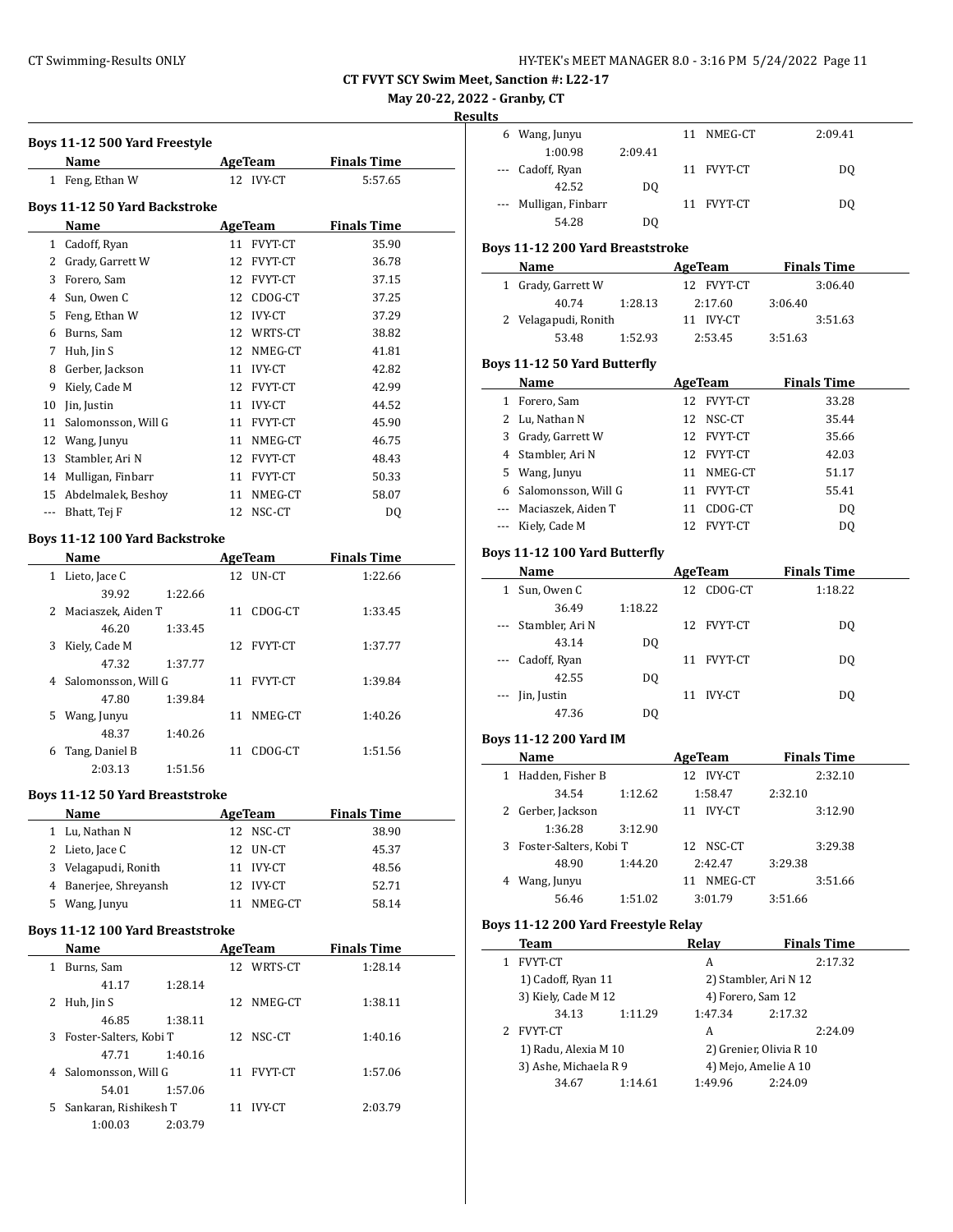| HY-TEK's MEET MANAGER 8.0 - 3:16 PM 5/24/2022 Page 12 |  |  |  |
|-------------------------------------------------------|--|--|--|
|-------------------------------------------------------|--|--|--|

# **May 20-22, 2022 - Granby, CT**

**Results**

|                          | (Boys 11-12 200 Yard Freestyle Relay) |                        |                      |                          |
|--------------------------|---------------------------------------|------------------------|----------------------|--------------------------|
|                          | Team                                  |                        | Relay                | <b>Finals Time</b>       |
| 3                        | NSC-CT                                |                        | A                    | 2:32.04                  |
|                          | 1) Ritacco, Sylvia D 10               |                        |                      | 2) Victor, Deanna M 10   |
|                          | 3) Kaseta, Riley D 9                  |                        |                      | 4) Napuli, Patricia A 10 |
| ---                      | <b>FVYT-CT</b>                        |                        | B                    | DQ                       |
|                          | 1) Foley, Lana R 10                   |                        |                      | 2) Petersen, Lucy A 10   |
|                          | 3) Bassett, Nyla 7                    |                        |                      | 4) Moss, Taylor A 10     |
|                          |                                       | 1:42.48                | DO.                  |                          |
|                          | Boys 11-12 200 Yard Medley Relay      |                        |                      |                          |
|                          |                                       |                        |                      |                          |
|                          | Team                                  |                        | Relay                | <b>Finals Time</b>       |
| $\mathbf{1}$             | <b>FVYT-CT</b>                        |                        | A                    | 2:33.43                  |
|                          | 1) Kiely, Cade M 12                   |                        |                      | 2) Grady, Garrett W 12   |
|                          | 3) Forero, Sam 12                     |                        |                      | 4) Stambler, Ari N 12    |
|                          | 45.92                                 | 1:24.44                | 1:58.10              | 2:33.43                  |
| $\overline{\mathcal{L}}$ | NSC-CT                                |                        | A                    | 2:51.95                  |
|                          | 1) Ritacco, Sylvia D 10               |                        |                      | 2) Napuli, Patricia A 10 |
|                          |                                       | 3) Victor, Deanna M 10 |                      | 4) Kaseta, Riley D 9     |
|                          | 50.14                                 | 1:06.92                | 1:36.89              | 2:51.95                  |
| 3                        | <b>FVYT-CT</b>                        |                        | A                    | 2:55.40                  |
|                          | 1) Grenier, Olivia R 10               |                        |                      | 2) Mejo, Amelie A 10     |
|                          | 3) Ashe, Michaela R 9                 |                        | 4) Ennis, Lily A 9   |                          |
|                          | 44.02                                 | 1.23.04                | $2.11 \, \text{A}$ 3 | 7.5540                   |

|   | 50.14                    | 1:06.92 | 1:36.89            | 2:51.95                    |  |
|---|--------------------------|---------|--------------------|----------------------------|--|
| 3 | <b>FVYT-CT</b>           |         | А                  | 2:55.40                    |  |
|   | 1) Grenier, Olivia R 10  |         |                    | 2) Mejo, Amelie A 10       |  |
|   | 3) Ashe, Michaela R 9    |         | 4) Ennis, Lily A 9 |                            |  |
|   | 44.02                    | 1:23.04 | 2:11.43            | 2:55.40                    |  |
|   | FVYT-CT                  |         | A                  | DQ                         |  |
|   | 1) Brunstad, Olivia G 11 |         |                    | 2) Blodgett, Cheyenne E 12 |  |
|   | 3) Moss, Taylor A 10     |         |                    | 4) Sriranga, Saanvi 12     |  |
|   | 52.50                    | 1:38.69 | 2:36.62            | D0                         |  |

### **Boys 12 & Under 50 Yard Freestyle**

| Name                | AgeTeam    | <b>Finals Time</b> |  |
|---------------------|------------|--------------------|--|
| 21 Grady, Garrett W | 12 FVYT-CT | 30.36              |  |

# **Boys 12 & Under 200 Yard Backstroke**

| Name               |         | AgeTeam              | <b>Finals Time</b> |
|--------------------|---------|----------------------|--------------------|
| 1 Hadden, Fisher B |         | 12 IVY-CT            | 2:27.67            |
| 35.60              | 1:12.85 | 1:50.84              | 2:27.67            |
| 2 Sun, Owen C      |         | CDOG-CT<br>12.       | 2:46.20            |
| 39.94              | 1:21.88 | 2:04.94              | 2:46.20            |
| 3 Gvinter, Liam M  |         | <b>FVYT-CT</b><br>10 | 3:41.49            |
| 49.54              | 3:41.49 |                      |                    |

### **Boys 12 & Under 100 Yard Breaststroke**

| Name               |         | AgeTeam    | <b>Finals Time</b> |  |  |
|--------------------|---------|------------|--------------------|--|--|
| 8 Grady, Garrett W |         | 12 FVYT-CT | 1:21.11            |  |  |
| 37.35              | 1:21.11 |            |                    |  |  |

### **Boys 13-14 50 Yard Freestyle**

|    | Name                    |    | AgeTeam        | <b>Finals Time</b> |  |
|----|-------------------------|----|----------------|--------------------|--|
|    | 3 Wool, Blake           | 14 | <b>FVYT-CT</b> | 23.42              |  |
|    | 5 Xu, Cyrus             | 14 | FVYT-CT        | 23.81              |  |
| 8  | Stevens, Fischer D      | 14 | FVYT-CT        | 25.22              |  |
| 9  | Hadden, Hayes W         | 14 | <b>IVY-CT</b>  | 25.65              |  |
|    | 13 Kantorovich, Yaron   | 13 | FVYT-CT        | 26.83              |  |
|    | 14 Daniele, Luca        | 13 | FVYT-CT        | 27.46              |  |
|    | 16 Tanski, James M      | 14 | <b>IVY-CT</b>  | 27.68              |  |
|    | 17 Leon-Chang, Santiago | 14 | FVYT-CT        | 28.33              |  |
|    | 18 Scalise, Nathan      | 14 | <b>IVY-CT</b>  | 29.26              |  |
| 19 | Stoppa, Paul A          | 13 | NSC-CT         | 29.52              |  |

| . . |                       |    |                |       |
|-----|-----------------------|----|----------------|-------|
|     | 20 Mangham, Oliver    |    | 14 FVYT-CT     | 30.19 |
|     | 22 Agarwal, Aarush    |    | 14 IVY-CT      | 32.41 |
|     | 23 Mandac, Matthew J  |    | 14 WRTS-CT     | 33.40 |
|     | 24 Robinson, Sean     |    | 14 TAC-CT      | 33.79 |
|     | 25 Melloni, Domenic L |    | 13 FVYT-CT     | 37.29 |
|     | 26 Sulewski, Konrad   | 13 | <b>FVYT-CT</b> | 38.01 |

### **Boys 13-14 100 Yard Freestyle**

|    | Name                |         |    | <b>AgeTeam</b> | <b>Finals Time</b> |
|----|---------------------|---------|----|----------------|--------------------|
|    | 1 Wool, Blake       |         |    | 14 FVYT-CT     | 50.66              |
|    | 24.31               | 50.66   |    |                |                    |
|    | 2 Lonsberry, Cody L |         |    | 14 IVY-CT      | 52.55              |
|    | 25.01               | 52.55   |    |                |                    |
| 3  | Xu, Cyrus           |         |    | 14 FVYT-CT     | 53.09              |
|    | 25.68               | 53.09   |    |                |                    |
| 4  | Stevens, Fischer D  |         |    | 14 FVYT-CT     | 54.78              |
|    | 26.81               | 54.78   |    |                |                    |
| 5  | Kantorovich, Yaron  |         |    | 13 FVYT-CT     | 57.92              |
|    | 28.23               | 57.92   |    |                |                    |
| 6  | Daniele, Luca       |         |    | 13 FVYT-CT     | 59.61              |
|    | 28.51               | 59.61   |    |                |                    |
| 7  | Lu, Jayden          |         |    | 14 NSC-CT      | 1:00.60            |
|    | 29.29               | 1:00.60 |    |                |                    |
| 8  | Napuli, Gerick      |         |    | 14 NSC-CT      | 1:02.16            |
|    | 30.03               | 1:02.16 |    |                |                    |
| 9  | Stoppa, Paul A      |         |    | 13 NSC-CT      | 1:06.19            |
|    | 31.36               | 1:06.19 |    |                |                    |
| 10 | Mangham, Oliver     |         |    | 14 FVYT-CT     | 1:07.86            |
|    | 33.04               | 1:07.86 |    |                |                    |
| 11 | Gard, Gabe R        |         | 13 | <b>IVY-CT</b>  | 1:09.40            |
|    | 32.48               | 1:09.40 |    |                |                    |

# **Boys 13-14 200 Yard Freestyle**

|   | Name                |         | AgeTeam    | <b>Finals Time</b> |
|---|---------------------|---------|------------|--------------------|
| 1 | Wool, Blake         |         | 14 FVYT-CT | 1:51.63            |
|   | 25.76               | 53.81   | 1:23.38    | 1:51.63            |
|   | 2 Lonsberry, Cody L |         | 14 IVY-CT  | 1:52.23            |
|   | 26.37               | 55.50   | 1:24.41    | 1:52.23            |
| 3 | Napuli, Gerick      |         | 14 NSC-CT  | 2:17.24            |
|   | 31.12               | 1:06.23 | 1:42.34    | 2:17.24            |
| 4 | Lu, Jayden          |         | 14 NSC-CT  | 2:24.82            |
|   | 34.93               | 1:13.50 | 1:50.44    | 2:24.82            |
| 5 | Stoppa, Paul A      |         | 13 NSC-CT  | 2:29.03            |
|   | 31.48               | 1:08.36 | 1:49.58    | 2:29.03            |
| 6 | Gard, Gabe R        |         | 13 IVY-CT  | 2:29.10            |
|   | 33.83               | 1:13.32 | 1:52.39    | 2:29.10            |
| 7 | Sulewski, Konrad    |         | 13 FVYT-CT | 3:05.59            |
|   | 40.78               | 1:28.20 | 3:05.59    |                    |

# **Boys 13-14 500 Yard Freestyle**

| Name          |         | AgeTeam    | <b>Finals Time</b> |
|---------------|---------|------------|--------------------|
| 2 Wool, Blake |         | 14 FVYT-CT | 5:00.23            |
| 26.97         | 56.40   | 1:26.29    | 1:56.49            |
| 2:27.16       | 2:58.25 | 3:29.38    | 4:00.21            |
| 4:30.50       | 5:00.23 |            |                    |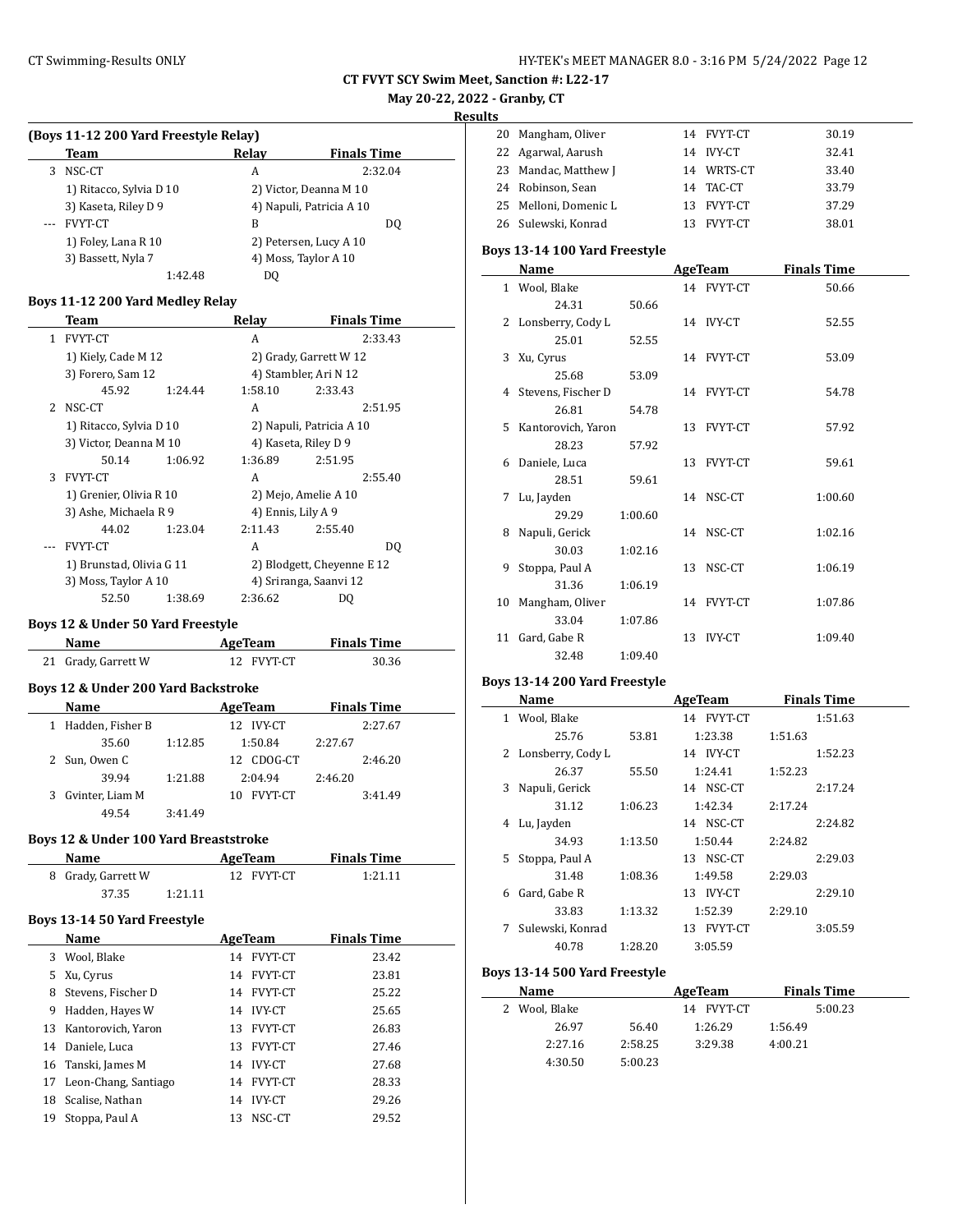**May 20-22, 2022 - Granby, CT**

**Results**

 $\frac{1}{2}$ 

 $\overline{\phantom{a}}$ 

 $\overline{a}$ 

|    | (Boys 13-14 500 Yard Freestyle) |         |                     |                    |  |  |  |  |
|----|---------------------------------|---------|---------------------|--------------------|--|--|--|--|
|    | <b>Name</b>                     |         | AgeTeam             | <b>Finals Time</b> |  |  |  |  |
| 7  | Tanski, James M                 |         | <b>IVY-CT</b><br>14 | 6:09.09            |  |  |  |  |
|    | 31.58                           | 1:08.36 | 1:46.27             | 2:25.09            |  |  |  |  |
|    | 3:03.69                         | 3:41.45 | 4:19.18             | 4:57.27            |  |  |  |  |
|    | 5:34.77                         | 6:09.09 |                     |                    |  |  |  |  |
| 9  | Napuli, Gerick                  |         | NSC-CT<br>14        | 6:14.77            |  |  |  |  |
|    | 32.24                           | 1:08.37 | 1:46.29             | 2:25.14            |  |  |  |  |
|    | 3:03.97                         | 3:42.67 | 4:20.63             | 4:59.70            |  |  |  |  |
|    | 5:38.51                         | 6:14.77 |                     |                    |  |  |  |  |
| 10 | Stoppa, Paul A                  |         | NSC-CT<br>13        | 6:46.72            |  |  |  |  |
|    |                                 |         | 4:42.06             | 6:46.72            |  |  |  |  |

### **Boys 13-14 1000 Yard Freestyle**

| Name        | AgeTeam    | <b>Finals Time</b> |  |
|-------------|------------|--------------------|--|
| 1 Xu, Cyrus | 14 FVYT-CT | 10:38.63           |  |

### **Boys 13-14 100 Yard Backstroke**

| Name                    |         | AgeTeam    | <b>Finals Time</b> |
|-------------------------|---------|------------|--------------------|
| 3 Xu, Cyrus             |         | 14 FVYT-CT | 58.08              |
| 28.65                   | 58.08   |            |                    |
| 10 Stevens, Fischer D   |         | 14 FVYT-CT | 1:05.78            |
| 31.67                   | 1:05.78 |            |                    |
| 12 Daniele, Luca        |         | 13 FVYT-CT | 1:08.87            |
| 33.80                   | 1:08.87 |            |                    |
| 13 Leon-Chang, Santiago |         | 14 FVYT-CT | 1:09.36            |
| 33.79                   | 1:09.36 |            |                    |
| 15 McFall, Colin J      |         | 14 IVY-CT  | 1:12.24            |
| 35.18                   | 1:12.24 |            |                    |
| 16 Napuli, Gerick       |         | 14 NSC-CT  | 1:12.35            |
| 35.01                   | 1:12.35 |            |                    |
| 17 Scalise, Nathan      |         | 14 IVY-CT  | 1:16.00            |
| 37.91                   | 1:16.00 |            |                    |
| 19 Stoppa, Paul A       |         | 13 NSC-CT  | 1:25.95            |
| 1:26.10                 | 1:25.95 |            |                    |
| 20 Mangham, Oliver      |         | 14 FVYT-CT | 1:26.75            |
| 41.96                   | 1:26.75 |            |                    |
| 21 Agarwal, Aarush      |         | 14 IVY-CT  | 1:27.42            |
| 40.39                   | 1:27.42 |            |                    |
| 22 Melloni, Domenic L   |         | 13 FVYT-CT | 1:33.35            |
| 1:33.65                 | 1:33.35 |            |                    |
| 23 Sulewski, Konrad     |         | 13 FVYT-CT | 1:35.15            |
| 45.66                   | 1:35.15 |            |                    |
| 24 Robinson, Sean       |         | 14 TAC-CT  | 1:52.31            |
| 56.85                   | 1:52.31 |            |                    |

#### **Boys 13-14 200 Yard Backstroke**

| Name             |         | AgeTeam    | <b>Finals Time</b> |  |
|------------------|---------|------------|--------------------|--|
| 1 Xu, Cyrus      |         | 14 FVYT-CT | 2:03.68            |  |
| 28.69            | 59.93   | 1:31.95    | 2:03.68            |  |
| 2 Stoppa, Paul A |         | 13 NSC-CT  | 3:02.44            |  |
|                  | 3:02.77 | 3:02.44    |                    |  |

#### **Boys 13-14 100 Yard Breaststroke**

| <b>Name</b>       | AgeTeam   | <b>Finals Time</b> |  |
|-------------------|-----------|--------------------|--|
| 4 Hadden, Hayes W | 14 IVY-CT | 1:09.21            |  |
| 32.21             | 1:09.21   |                    |  |

|          | Napuli, Gerick       |         |    | 14 NSC-CT      | 1:19.13 |
|----------|----------------------|---------|----|----------------|---------|
|          | 37.86                | 1:19.13 |    |                |         |
| 9        | McFall, Colin J      |         |    | 14 IVY-CT      | 1:38.41 |
| 10       | Mandac, Matthew J    |         | 14 | WRTS-CT        | 1:39.16 |
|          | 45.67                | 1:39.16 |    |                |         |
|          | --- Sulewski, Konrad |         | 13 | <b>FVYT-CT</b> | DQ      |
|          | 50.38                | DO.     |    |                |         |
| $\cdots$ | Robinson, Sean       |         |    | 14 TAC-CT      | DO.     |
|          | 45.24                | DQ      |    |                |         |

### **Boys 13-14 200 Yard Breaststroke**

| Name             |         | AgeTeam   | <b>Finals Time</b> |  |
|------------------|---------|-----------|--------------------|--|
| 1 Napuli, Gerick |         | 14 NSC-CT | 2:46.20            |  |
| 37.53            | 1:19.49 | 2:03.71   | 2:46.20            |  |

#### **Boys 13-14 100 Yard Butterfly**

|    | Name               |         |    | <b>AgeTeam</b> | <b>Finals Time</b> |  |
|----|--------------------|---------|----|----------------|--------------------|--|
| 1  | Lonsberry, Cody L  |         |    | 14 IVY-CT      | 58.94              |  |
|    | 27.25              | 58.94   |    |                |                    |  |
| 2  | Xu, Cyrus          |         |    | 14 FVYT-CT     | 59.25              |  |
|    | 27.61              | 59.25   |    |                |                    |  |
| 3  | Kantorovich, Yaron |         |    | 13 FVYT-CT     | 1:04.18            |  |
|    | 31.38              | 1:04.18 |    |                |                    |  |
| 4  | Stevens, Fischer D |         |    | 14 FVYT-CT     | 1:04.99            |  |
|    | 28.46              | 1:04.99 |    |                |                    |  |
| 5. | Daniele, Luca      |         | 13 | FVYT-CT        | 1:11.66            |  |
|    | 32.97              | 1:11.66 |    |                |                    |  |
| 6  | Mangham, Oliver    |         |    | 14 FVYT-CT     | 1:15.28            |  |
|    | 35.22              | 1:15.28 |    |                |                    |  |
| 7  | Lu, Jayden         |         | 14 | NSC-CT         | 1:20.44            |  |
|    | 37.05              | 1:20.44 |    |                |                    |  |

#### **Boys 13-14 200 Yard IM**

|    | Name               |         | AgeTeam              |         | <b>Finals Time</b> |
|----|--------------------|---------|----------------------|---------|--------------------|
|    | 2 Xu, Cyrus        |         | <b>FVYT-CT</b><br>14 |         | 2:12.36            |
|    | 27.74              | 1:01.61 | 1:42.01              | 2:12.36 |                    |
| 5. | Hadden, Hayes W    |         | 14 IVY-CT            |         | 2:17.99            |
|    | 30.38              | 1:06.37 | 1:45.98              | 2:17.99 |                    |
| 6  | Kantorovich, Yaron |         | 13 FVYT-CT           |         | 2:20.94            |
|    | 30.74              | 1:07.11 | 1:49.31              | 2:20.94 |                    |
|    | Scalise, Nathan    |         | IVY-CT<br>14         |         | 2:37.21            |
|    |                    | 1:16.88 | 2:37.21              |         |                    |
| 8  | McFall, Colin J    |         | 14 IVY-CT            |         | 2:40.73            |
|    | 34.98              | 1:13.23 | 2:04.03              | 2:40.73 |                    |
| 9  | Mandac, Matthew J  |         | WRTS-CT<br>14        |         | 3:09.34            |

#### **Boys 13-14 400 Yard IM**

| Name            |         | AgeTeam    | <b>Finals Time</b> |  |
|-----------------|---------|------------|--------------------|--|
| 1 Daniele. Luca |         | 13 FVYT-CT | 5:22.53            |  |
| 35.20           | 1:17.93 | 1:56.25    | 2:35.77            |  |
| 3:23.95         | 4:12.36 | 4:47.50    | 5:22.53            |  |

#### **Boys 15 & Over 50 Yard Freestyle**

| <b>Name</b>         | AgeTeam   |            | <b>Finals Time</b> |
|---------------------|-----------|------------|--------------------|
| Rusnock, John S     |           | 15 FVYT-CT | 22.93              |
| 2 Ellis, Zachary D  | 16 UN-CT  |            | 23.08              |
| 4 Gonzalez, Isaac L | 16 IVY-CT |            | 23.75              |
| 6 Watson, Jack W    | 16 IVY-CT |            | 24.19              |
| Pagsanhan, Seth     | 16 IVY-CT |            | 24.75              |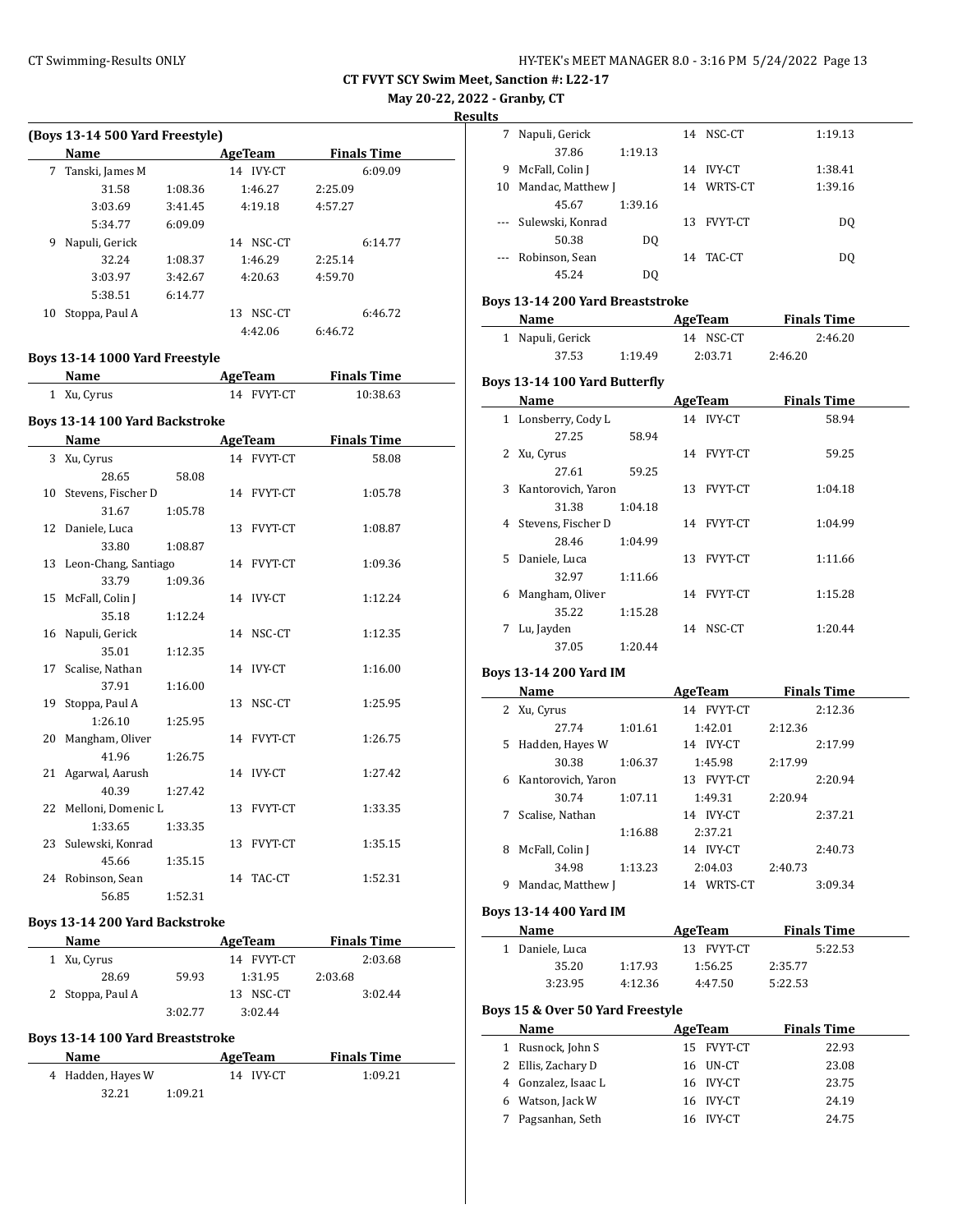**May 20-22, 2022 - Granby, CT**

**Results**

| (Boys 15 & Over 50 Yard Freestyle) |                                           |         |            |                    |  |
|------------------------------------|-------------------------------------------|---------|------------|--------------------|--|
|                                    | Name                                      |         | AgeTeam    | <b>Finals Time</b> |  |
|                                    | 10 Leary, Sean P                          |         | 17 FVYT-CT | 25.69              |  |
|                                    | 11 Nadratowski, Filip P                   |         | 15 NSC-CT  | 26.27              |  |
|                                    | 12 Kumar, Gautham S                       |         | 16 FVYT-CT | 26.34              |  |
|                                    | 15 Rathbun, Logan A                       |         | 16 TAC-CT  | 27.65              |  |
|                                    |                                           |         |            |                    |  |
|                                    | Boys 15 & Over 100 Yard Freestyle<br>Name |         |            |                    |  |
|                                    |                                           |         | AgeTeam    | <b>Finals Time</b> |  |
| $\mathbf{1}$                       | Beauchene, Alex M                         |         | 19 FVYT-CT | 48.95              |  |
|                                    | 24.14                                     | 48.95   |            |                    |  |
|                                    | 2 Stabach, Oliver C                       |         | 15 IVY-CT  | 49.80              |  |
|                                    | 23.69                                     | 49.80   |            |                    |  |
|                                    | 3 McFall, Campbell H                      |         | 16 IVY-CT  | 50.03              |  |
|                                    | 23.92                                     | 50.03   |            |                    |  |
|                                    | 4 Ellis, Zachary D                        |         | 16 UN-CT   | 50.56              |  |
|                                    | 24.04                                     | 50.56   |            |                    |  |
|                                    | 5 Stevens, Chase L                        |         | 17 FVYT-CT | 52.20              |  |
|                                    | 25.03                                     | 52.20   |            |                    |  |
|                                    | 6 Daniele, Alex                           |         | 16 FVYT-CT | 52.81              |  |
|                                    | 25.02                                     | 52.81   |            |                    |  |
|                                    | 7 Silverman, Sander W                     |         | 15 IVY-CT  | 53.07              |  |
|                                    | 25.04                                     | 53.07   |            |                    |  |
|                                    | 8 Grubelich, Tyler A                      |         | 17 FVYT-CT | 54.03              |  |
|                                    | 26.20                                     | 54.03   |            |                    |  |
|                                    | 9 LeTourneau, Garret E                    |         | 15 IVY-CT  | 57.07              |  |
|                                    | 26.60                                     | 57.07   |            |                    |  |
| 10                                 | Lui, Derek A                              |         | 15 IVY-CT  | 57.41              |  |
|                                    | 27.38                                     | 57.41   |            |                    |  |
|                                    | 11 Nadratowski, Filip P                   |         | 15 NSC-CT  | 57.66              |  |
|                                    | 27.72                                     | 57.66   |            |                    |  |
|                                    | 12 D'Amato, Jake                          |         | 16 NSC-CT  | 1:03.50            |  |
|                                    | 30.02                                     | 1:03.50 |            |                    |  |
|                                    | 13 Zhang, Raymond H                       |         | 15 NMEG-CT | 1:07.44            |  |
|                                    | 31.94                                     | 1:07.44 |            |                    |  |
|                                    |                                           |         |            |                    |  |
|                                    | Boys 15 & Over 200 Yard Freestyle         |         |            |                    |  |

#### **Boys 15 & Over 200 Yard Freestyle**

|   | Name                  |         | AgeTeam              |         | <b>Finals Time</b> |  |
|---|-----------------------|---------|----------------------|---------|--------------------|--|
| 1 | Liao, James           |         | 16 IVY-CT            |         | 1:49.74            |  |
|   | 26.47                 | 55.29   | 1:22.65              | 1:49.74 |                    |  |
|   | 2 Beauchene, Alex M   |         | <b>FVYT-CT</b><br>19 |         | 1:51.78            |  |
|   | 26.61                 | 55.25   | 1:24.13              | 1:51.78 |                    |  |
| 3 | Ellis, Zachary D      |         | UN-CT<br>16          |         | 1:54.59            |  |
|   | 27.22                 | 56.75   | 1:25.81              | 1:54.59 |                    |  |
|   | 4 Silverman, Sander W |         | IVY-CT<br>15.        |         | 2:04.30            |  |
|   | 27.69                 | 58.85   | 1:31.58              | 2:04.30 |                    |  |
| 5 | Lui, Derek A          |         | <b>IVY-CT</b><br>15  |         | 2:07.78            |  |
|   | 28.59                 | 1:00.70 | 1:34.47              | 2:07.78 |                    |  |

### **Boys 15 & Over 500 Yard Freestyle**

| <b>Name</b>   |         | AgeTeam   | <b>Finals Time</b> |  |
|---------------|---------|-----------|--------------------|--|
| 1 Liao, James |         | 16 IVY-CT | 4:53.35            |  |
| 26.70         | 55.83   | 1:25.53   | 1:55.03            |  |
| 2:24.74       | 2:54.38 | 3:24.32   | 3:54.42            |  |
| 4:24.50       | 4:53.35 |           |                    |  |

| 3  | Rusnock, John S      |         | 15 FVYT-CT   |         | 5:01.82 |
|----|----------------------|---------|--------------|---------|---------|
|    | 27.35                | 57.17   | 1:27.89      | 1:58.83 |         |
|    | 2:29.98              | 3:00.68 | 3:31.38      | 4:01.77 |         |
|    | 4:33.04              | 5:01.82 |              |         |         |
| 4  | Pagsanhan, Seth      |         | 16 IVY-CT    |         | 5:19.83 |
|    | 27.26                | 56.84   | 1:27.80      | 1:59.50 |         |
|    | 2:31.87              | 3:04.55 | 3:37.89      | 4:11.99 |         |
|    | 4:46.20              | 5:19.83 |              |         |         |
| 5. | Startz, Alexander C  |         | 15 NMEG-CT   |         | 5:37.89 |
|    | 30.23                | 1:03.40 | 1:37.33      | 2:11.34 |         |
|    | 2:45.80              | 3:20.13 | 3:54.83      | 4:29.17 |         |
|    | 5:03.95              | 5:37.89 |              |         |         |
| 6  | Nadratowski, Filip P |         | NSC-CT<br>15 |         | 5:41.26 |
|    | 28.69                | 1:01.60 | 1:35.92      | 2:10.62 |         |
|    | 2:46.23              | 3:21.99 | 3:57.88      | 4:32.92 |         |
|    | 5:07.87              | 5:41.26 |              |         |         |
| 8  | D'Amato, Jake        |         | 16 NSC-CT    |         | 6:13.47 |
|    | 31.50                | 1:06.95 | 1:44.06      | 2:22.35 |         |
|    | 3:00.40              | 3:39.02 | 4:18.04      | 4:56.74 |         |
|    | 5:35.69              | 6:13.47 |              |         |         |

#### **Men 15 & Over 1000 Yard Freestyle**

| Name            | AgeTeam   | <b>Finals Time</b> |
|-----------------|-----------|--------------------|
| 1 D'Amato, Jake | 16 NSC-CT | 12:39.38           |

# **Boys 15 & Over 100 Yard Backstroke**

| Name                   |         | AgeTeam    | <b>Finals Time</b> |
|------------------------|---------|------------|--------------------|
| 1 Rusnock, John S      |         | 15 FVYT-CT | 55.00              |
| 26.87                  | 55.00   |            |                    |
| 2 Liao, James          |         | 16 IVY-CT  | 57.91              |
| 28.90                  | 57.91   |            |                    |
| 4 Watson, Jack W       |         | 16 IVY-CT  | 59.33              |
| 29.48                  | 59.33   |            |                    |
| 5 Daniele, Alex        |         | 16 FVYT-CT | 1:00.43            |
| 29.07                  | 1:00.43 |            |                    |
| 6 Grubelich, Tyler A   |         | 17 FVYT-CT | 1:01.99            |
| 30.14                  | 1:01.99 |            |                    |
| 7 Gonzalez, Isaac L    |         | 16 IVY-CT  | 1:02.04            |
| 30.05                  | 1:02.04 |            |                    |
| 8 Nadratowski, Filip P |         | 15 NSC-CT  | 1:02.91            |
| 30.42                  | 1:02.91 |            |                    |
| 9 Pagsanhan, Seth      |         | 16 IVY-CT  | 1:04.74            |
| 31.13                  | 1:04.74 |            |                    |
| 11 Startz, Alexander C |         | 15 NMEG-CT | 1:06.28            |
| 32.13                  | 1:06.28 |            |                    |
| 14 D'Amato, Jake       |         | 16 NSC-CT  | 1:11.91            |
| 34.37                  | 1:11.91 |            |                    |
| 18 Rathbun, Logan A    |         | 16 TAC-CT  | 1:22.10            |
| 39.77                  | 1:22.10 |            |                    |

### **Boys 15 & Over 200 Yard Backstroke**

| Name                   |         | AgeTeam    |         | <b>Finals Time</b> |
|------------------------|---------|------------|---------|--------------------|
| 1 Nadratowski, Filip P |         | 15 NSC-CT  |         | 2:16.13            |
| 31.70                  | 1:06.43 | 1:42.10    | 2:16.13 |                    |
| 2 Zhang, Raymond H     |         | 15 NMEG-CT |         | 3:06.57            |
| 39.07                  | 1:21.35 | 2:05.97    | 3:06.57 |                    |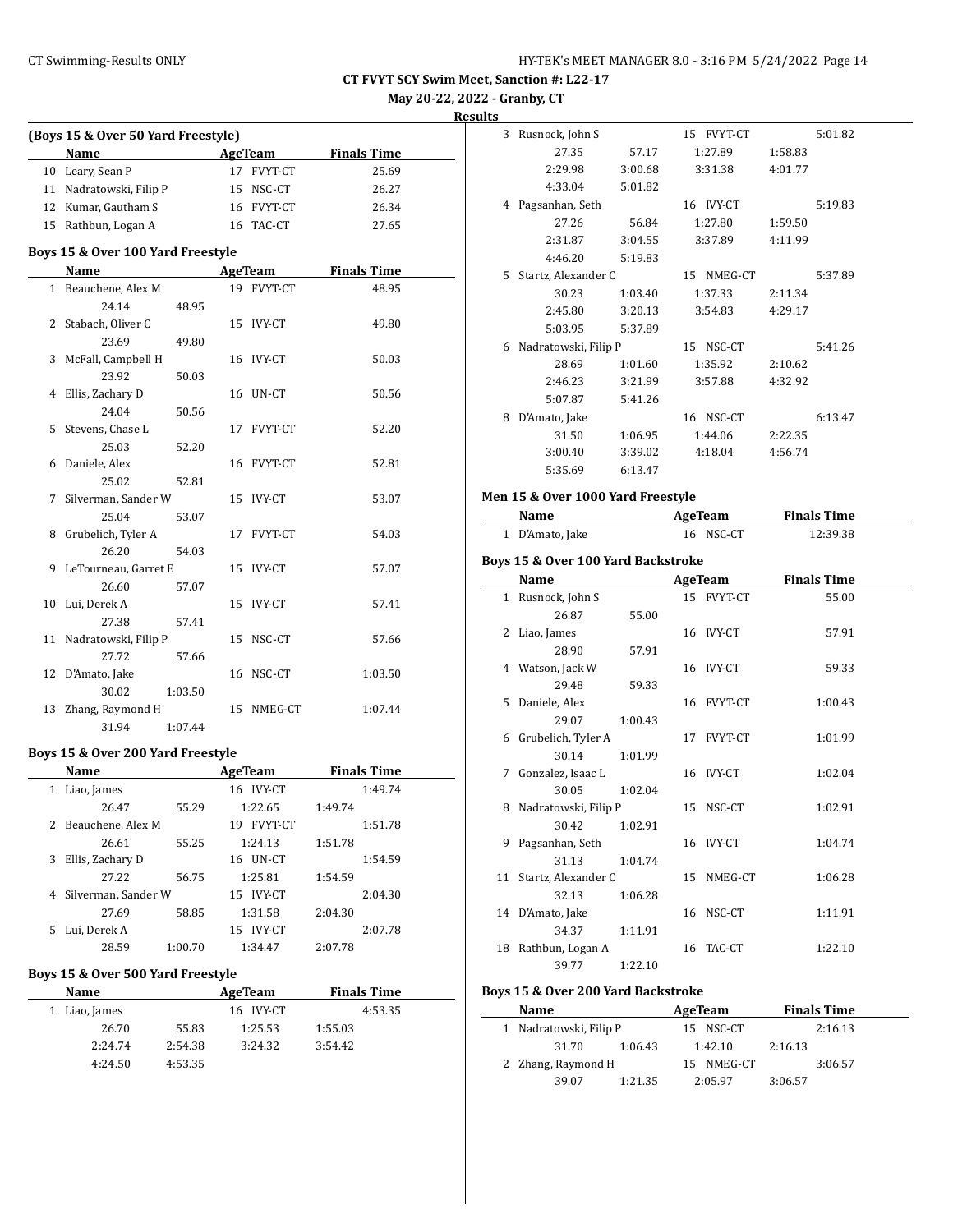# CT Swimming-Results ONLY **EXAMPLE 12 CONCRET MANAGER 8.0 - 3:16 PM 5/24/2022** Page 15

**CT FVYT SCY Swim Meet, Sanction #: L22-17**

**May 20-22, 2022 - Granby, CT**

**Results**

|    | Name                 |         |    | <b>AgeTeam</b> | <b>Finals Time</b> |
|----|----------------------|---------|----|----------------|--------------------|
| 1  | McFall, Campbell H   |         |    | 16 IVY-CT      | 1:05.21            |
|    | 30.65                | 1:05.21 |    |                |                    |
|    | 2 Grubelich, Tyler A |         | 17 | <b>FVYT-CT</b> | 1:07.66            |
|    | 31.96                | 1:07.66 |    |                |                    |
| 3  | Leary, Sean P        |         | 17 | <b>FVYT-CT</b> | 1:07.91            |
|    | 31.94                | 1:07.91 |    |                |                    |
| 5. | Kumar, Gautham S     |         |    | 16 FVYT-CT     | 1:09.96            |
|    | 31.62                | 1:09.96 |    |                |                    |
| 6  | LeTourneau, Garret E |         |    | 15 IVY-CT      | 1:16.63            |
|    | 35.06                | 1:16.63 |    |                |                    |
|    | D'Amato, Jake        |         | 16 | NSC-CT         | DO                 |
|    | 36.65                | DO      |    |                |                    |
|    |                      |         |    |                |                    |

#### **Boys 15 & Over 200 Yard Breaststroke**

 $\overline{a}$ 

|   | Name              |         | AgeTeam              | <b>Finals Time</b> |
|---|-------------------|---------|----------------------|--------------------|
| 1 | Rusnock, John S   |         | FVYT-CT<br>15        | 2:18.81            |
|   | 31.62             | 1:06.88 | 1:42.88              | 2:18.81            |
| 2 | Liao, James       |         | <b>IVY-CT</b><br>16. | 2:27.67            |
|   | 32.78             | 1:10.46 | 1:48.95              | 2:27.67            |
| 3 | Kumar, Gautham S  |         | 16 FVYT-CT           | 2:35.52            |
|   | 34.50             | 1:54.48 | 2:35.79              | 2:35.52            |
|   | --- D'Amato, Jake |         | NSC-CT<br>16         | DO                 |
|   | 36.80             | 1:18.59 | 2:03.20              | DO                 |

#### **Boys 15 & Over 100 Yard Butterfly**

| Name                    |                | <b>AgeTeam</b> | <b>Finals Time</b> |
|-------------------------|----------------|----------------|--------------------|
| 1 Beauchene, Alex M     |                | 19 FVYT-CT     | 53.76              |
| 25.00                   | 53.76          |                |                    |
| 2 Grubelich, Tyler A    |                | 17 FVYT-CT     | 56.15              |
| 26.38                   | 56.15          |                |                    |
| 3 Stabach, Oliver C     |                | 15 IVY-CT      | 56.74              |
| 25.56                   | 56.74          |                |                    |
| 4 Daniele, Alex         |                | 16 FVYT-CT     | 56.81              |
| 26.11                   | 56.81          |                |                    |
| 5 Ellis, Zachary D      |                | 16 UN-CT       | 57.16              |
| 26.84                   | 57.16          |                |                    |
| 6 Stevens, Chase L      |                | 17 FVYT-CT     | 1:01.24            |
| 28.09                   | 1:01.24        |                |                    |
| 7 Silverman, Sander W   |                | 15 IVY-CT      | 1:01.81            |
| 27.83                   | 1:01.81        |                |                    |
| 8 McFall, Campbell H    |                | 16 IVY-CT      | 1:02.10            |
| 26.57                   | 1:02.10        |                |                    |
| 9 Kumar, Gautham S      |                | 16 FVYT-CT     | 1:03.17            |
| 28.89                   | 1:03.17        |                |                    |
| 10 Nadratowski, Filip P |                | 15 NSC-CT      | 1:05.40            |
| 30.86                   | 1:05.40        |                |                    |
| 11 D'Amato, Jake        |                | 16 NSC-CT      | 1:15.03            |
| 34.00                   | 1:15.03        |                |                    |
| Zhang, Raymond H        |                | 15 NMEG-CT     | DO.                |
| 33.46                   | D <sub>0</sub> |                |                    |

# **Boys 15 & Over 200 Yard Butterfly**

| Name                 |         | AgeTeam    | <b>Finals Time</b> |
|----------------------|---------|------------|--------------------|
| 1 Grubelich, Tyler A |         | 17 FVYT-CT | 2:06.75            |
| 28.87                | 1:01.15 | 1:34.35    | 2:06.75            |

| ື |                     |         |               |         |         |
|---|---------------------|---------|---------------|---------|---------|
| 2 | Leary, Sean P       |         | FVYT-CT<br>17 |         | 2:07.59 |
|   | 28.28               | 1:00.95 | 1:33.93       | 2:07.59 |         |
| 3 | Daniele, Alex       |         | 16 FVYT-CT    |         | 2:07.64 |
|   | 28.34               | 1:01.34 | 1:35.11       | 2:07.64 |         |
|   | Startz, Alexander C |         | 15 NMEG-CT    |         | 2:16.19 |
|   | 30.18               | 1:04.06 | 1:39.09       | 2:16.19 |         |
|   | Ellis, Zachary D    |         | UN-CT<br>16   |         | 2:18.85 |
|   | 28.87               | 1:04.07 | 1:41.19       | 2:18.85 |         |

### **Boys 15 & Over 200 Yard IM**

|   | Name                 |         | AgeTeam             | <b>Finals Time</b> |  |
|---|----------------------|---------|---------------------|--------------------|--|
|   | 1 McFall, Campbell H |         | 16 IVY-CT           | 2:03.25            |  |
|   | 26.73                | 59.19   | 1:35.03             | 2:03.25            |  |
| 3 | Watson, Jack W       |         | 16 IVY-CT           | 2:14.52            |  |
|   | 28.07                | 1:01.98 | 1:44.20             | 2:14.52            |  |
| 4 | Ellis, Zachary D     |         | UN-CT<br>16         | 2:16.99            |  |
|   | 27.43                | 1:02.24 | 1:46.03             | 2:16.99            |  |
|   | Gonzalez, Isaac L    |         | <b>IVY-CT</b><br>16 | DO.                |  |
|   | 28.56                | 1:05.04 | 1:49.43             | DQ                 |  |
|   |                      |         |                     |                    |  |

#### **Men 15 & Over 400 Yard IM**

| <b>Name</b>          |         | AgeTeam       | <b>Finals Time</b> |
|----------------------|---------|---------------|--------------------|
| Rusnock, John S<br>1 |         | 15 FVYT-CT    | 4:24.29            |
| 28.32                | 1:01.97 | 1:37.11       | 2:11.13            |
| 2:47.99              | 3:24.18 | 3:55.23       | 4:24.29            |
| 2 Grubelich, Tyler A |         | FVYT-CT<br>17 | 4:38.13            |
| 28.65                | 1:01.35 | 1:38.82       | 2:16.53            |
| 2:55.55              | 3:34.25 | 4:07.67       | 4:38.13            |

#### **Boys 200 Yard Freestyle Relay**

|                | Team                       |       | Relay                    |                            |         | <b>Finals Time</b> |
|----------------|----------------------------|-------|--------------------------|----------------------------|---------|--------------------|
| $\mathbf{1}$   | <b>FVYT-CT</b>             |       |                          | A                          |         | 1:33.21            |
|                | 1) Ellis, Zachary D 16     |       | 2) Wool, Blake 14        |                            |         |                    |
|                | 3) Xu, Cyrus 14            |       | 4) Rusnock, John S 15    |                            |         |                    |
|                | 23.21                      | 46.84 |                          | 1:10.68                    | 1:33.21 |                    |
| $\overline{2}$ | <b>IVY-CT</b>              |       |                          | A                          |         | 1:34.73            |
|                | 1) Watson, Jack W 16       |       |                          | 2) Liao, James 16          |         |                    |
|                | 3) Pagsanhan, Seth 16      |       |                          | 4) McFall, Campbell H 16   |         |                    |
|                | 24.96                      | 47.98 |                          | 1:12.65                    | 1:34.73 |                    |
| 3              | <b>FVYT-CT</b>             |       |                          | B                          |         | 1:38.59            |
|                | 1) Leary, Sean P 17        |       | 2) Grubelich, Tyler A 17 |                            |         |                    |
|                | 3) Stevens, Fischer D 14   |       | 4) Daniele, Alex 16      |                            |         |                    |
|                | 25.84                      | 50.46 |                          | 1:14.99                    | 1:38.59 |                    |
| 4              | NSC-CT                     |       |                          | A                          |         | 1:54.81            |
|                | 1) Stoppa, Paul A 13       |       |                          | 2) D'Amato, Jake 16        |         |                    |
|                | 3) Napuli, Gerick 14       |       |                          | 4) Nadratowski, Filip P 15 |         |                    |
|                | 28.97                      | 57.63 |                          | 1:29.12                    | 1:54.81 |                    |
| 5.             | <b>FVYT-CT</b>             |       |                          | D                          |         | 2:02.28            |
|                | 1) Kantorovich, Yaron 13   |       |                          | 2) Daniele, Luca 13        |         |                    |
|                | 3) Leon-Chang, Santiago 14 |       |                          | 4) Melloni, Domenic L 13   |         |                    |
|                | 27.42                      | 54.98 |                          | 1:23.21                    | 2:02.28 |                    |

# **Boys 400 Yard Medley Relay**

| Team                  |         | Relav             | <b>Finals Time</b>     |  |
|-----------------------|---------|-------------------|------------------------|--|
| FVYT-CT               |         | А                 | 3:47.44                |  |
| 1) Xu, Cyrus 14       |         |                   | 2) Stevens, Chase L 17 |  |
| 3) Rusnock, John S 15 |         | 4) Wool, Blake 14 |                        |  |
| 27.71                 | 57.68   | 1:27.09           | 2:02.08                |  |
| 2:26.80               | 2:55.77 | 3:20.17           | 3.47.44                |  |